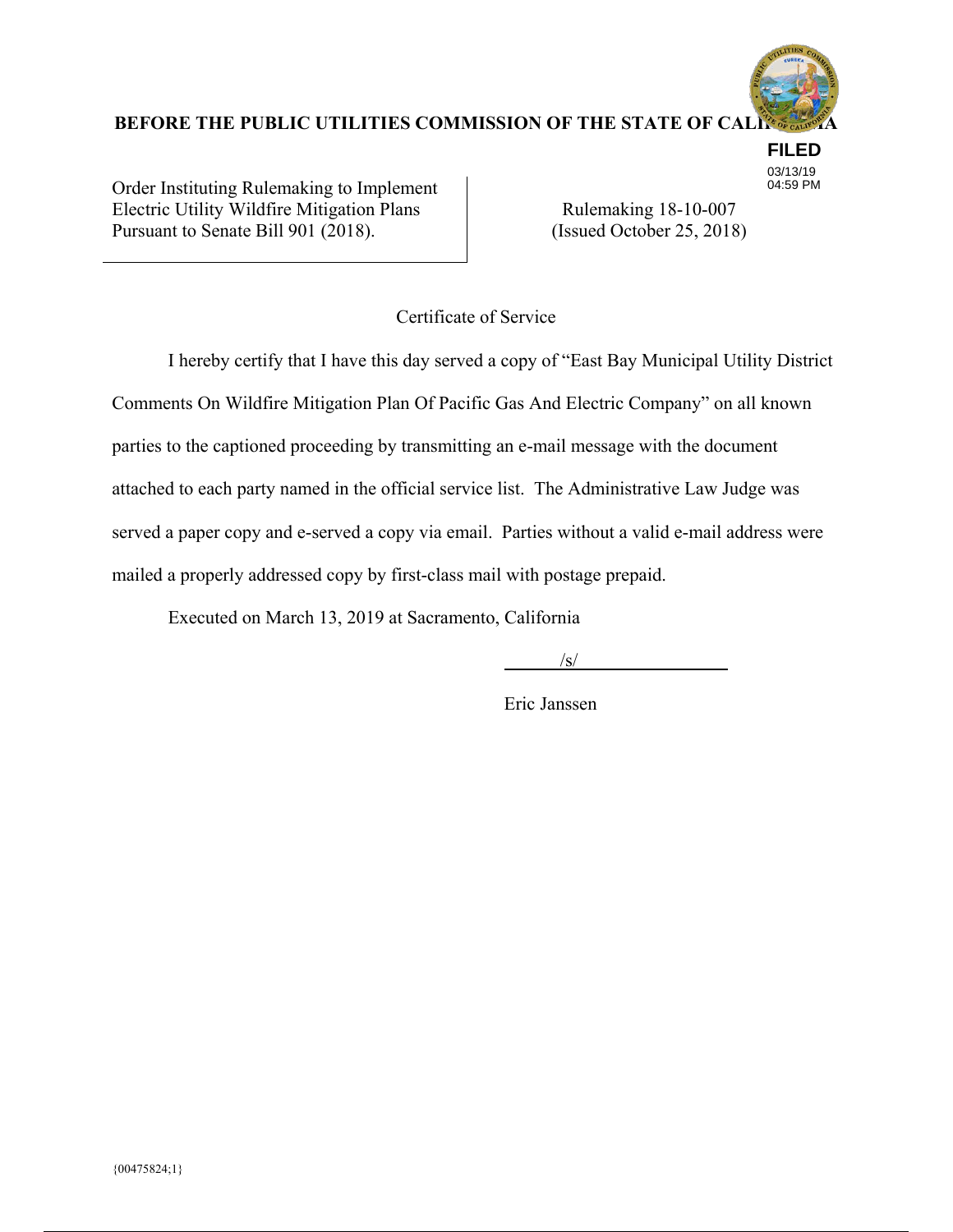

# **CALIFORNIA PUBLIC UTILITIES COMMISSION Service Lists**

**Proceeding: R1810007 - CPUC - OIR TO IMPLEM Filer: CPUC List Name: LIST Last changed: March 12, 2019** 

**Download the Comma-delimited File About Comma-delimited Files** 

**Back to Service Lists Index** 

# **Parties**

PETE SMITH **ALI AMIRALI** CITIZENS TRANSMISSION LLC STARTRANS IO, LLC 88 BLACK FALCON AVENUE, SUITE 342 591 W. PUTNAM AVENUE<br>BOSTON, MA 02210 50510 6REENWICH, CT FOR: CITIZENS TRANSMISSION LLC

ROBERT L. MITCHELL J. SCOTT KUHN TRANS-ELECT NTD PATH 15, LLC 1850 CENTENNIAL PARK DRIVE, SUITE 480 OFFICE OF THE COUNTY COUNSEL RESTON, VA 20191 652 STREET, STE 652 FOR: TRANS-ELECT NTD PATH 15, LLC LOS ANGELES, CA 90012-2713

HANS LAETZ SERIES AND STRUCHT CHRISTI HOGIN GENERAL MGR. COUNSEL ZUMA BEACH FM BROADCASTERS BEST BEST BEST & KRIEGER LLP

GREENWICH, CT 06830<br>FOR: STARTRANS IO, LLC

FOR: COUNTY OF LOS ANGELES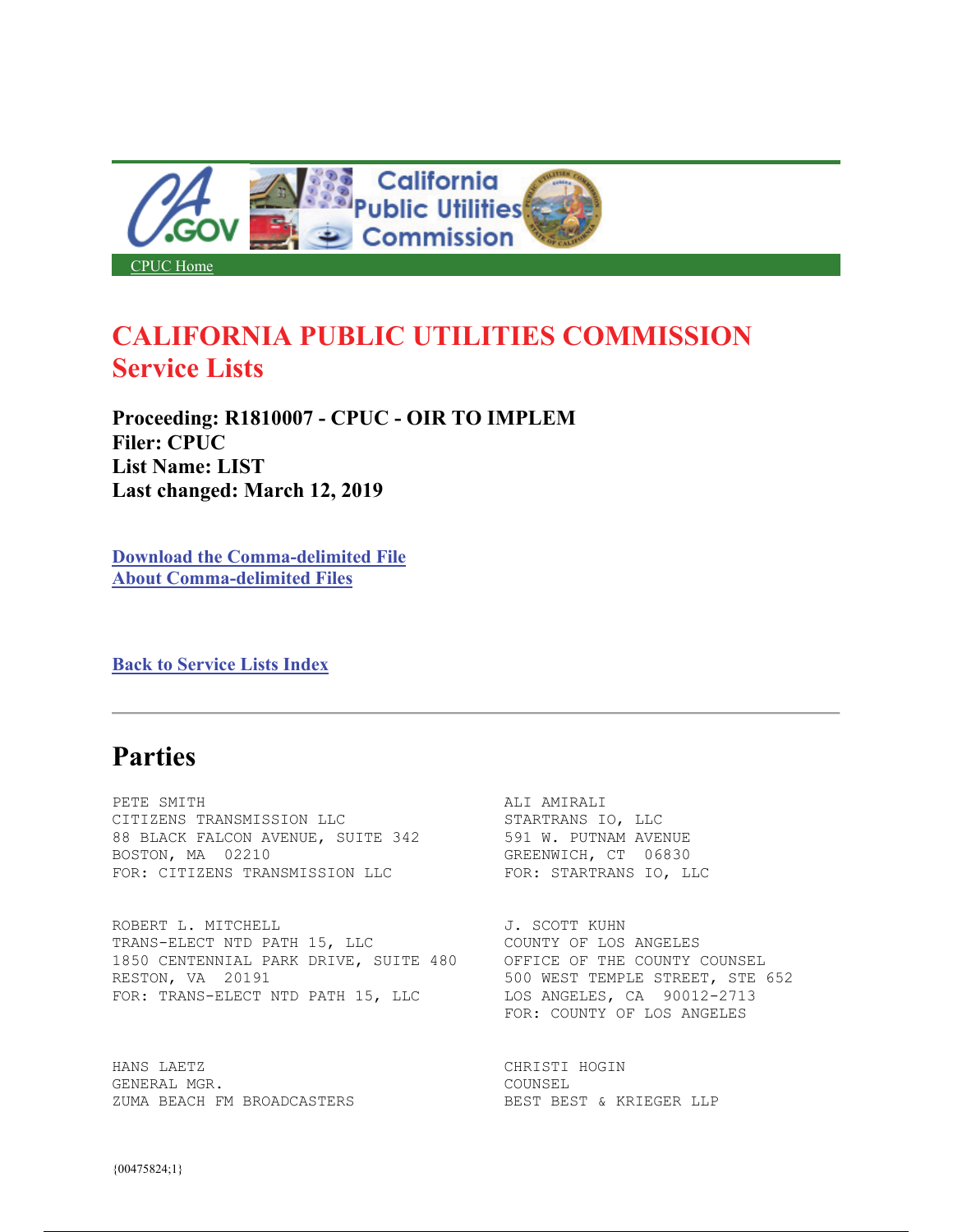RADIO MALIBU 99.1 FM KBUU 1230 ROSECRANS AVE., STE. 110<br>6402 SURFSIDE WAY 1230 MANHATTAN BEACH, CA 90266 6402 SURFSIDE WAY **MANHATTAN BEACH, CA** 90266 MALIBU, CA 90265 FOR: ZUMA BEACH FM EMERGENCY AND COMMUNITY BROADCASTERS, INC.

RUSSELL A. ARCHER **KEITH SWITZER** SR. ATTORNEY **BEAR VALLEY ELECTRIC SERVICE** SOUTHERN CALIFORNIA EDISON COMPANY 630 EAST FOOTHILL BLVD. 2244 WALNUT GROVE AVE. / PO BOX 800 SAN DIMAS, CA 91773 ROSEMEAD, CA 91770 **FOR: BEAR VALLEY ELECTRIC SERVICE**, DIV FOR: SOUTHERN CALIFORNIA EDISON COMPANY OF GOLDEN STATE WATER COMPANY

DIANE CONKLIN MICHAEL J. AGURRE, ESQ. SPOKESPERSON AGUIRRE & SEVERSON LLP PO BOX 683 SAN DIEGO, CA 92101 RAMONA, CA 92065 FOR: RUTH HENRICKS FOR: MUSSEY GRADE ROAD ALLIANCE

KIRSTIE C. RAAGAS KELLEY WILLIAMS REGULATORY COUNSEL **Example 2018** COUNTY OF INYO SAN DIEGO GAS & ELECTRIC COMPANY **PO DRAWER N** 8330 CENTURY PARK COURT, CP32F INDEPENDENCE, CA 93526 SAN DIEGO, CA 92123 FOR: COUNTY OF INYO FOR: SAN DIEGO GAS & ELECTRIC COMPANY

MATTHEW J. SANDERS RACHAEL E. KOSS DEPUTY COUNTY COUNSEL DEPUTY COUNTY COUNSEL SAN MATEO COUNTY COUNSELÂ $\epsilon^{\mathfrak{m}}$ S OFFICE ADAMS BROADWELL JOSEPH & CARDOZO 400 COUNTY CENTER, 6TH FL 601 GATEWAY BLVD., SUITE 1000 SAN MATEO COUNTY COUNSELAE<sup>1</sup>'S UPPLUE (ALLE ALLE LIGE 2000)<br>
REDWOOD CITY, CA 94063 SOUTH SAN FRANCISCO, CA 94080<br>
REDWOOD CITY, CA 94063 SOUTH SAN FRANCISCO, CA 94080 FOR: PENINSULA CLEAN ENERGY AUTHORITY FOR: COALITION OF CALIFORNIA UTILITY

CHARLYN A. HOOK CHARLYN CHRISTOPHER CLAY LEGAL DIVISION DEGAL DIVISION ROOM 5123 ROOM 5123<br>505 VAN NESS AVENUE 505 VAN NESS AVENUE 505 VAN NESS AVENUE SAN FRANCISCO, CA 94102-3214 SAN FRANCISCO, CA 94102-3214 FOR: PUBLIC ADVOCATES OFFICE FOR: OFFICE OF THE SAFETY ADVOCATE (OSA)

WILLIAM ROSTOV **THOMAS LONG** DEPUTY CITY ATTORNEY LEGAL DIRECTOR CITY AND COUNTY OF SAN FRANCISCO THE UTILITY REFORM NETWORK CITY HALL **The CONSTRUCT ST., STE. 1400** 1 DR CARLTON B. GOODLET PL. RM 234 SAN FRANCISCO, CA 94103

FOR: CITY OF MALIBU

501 WEST BROADWAY, SUITE 1050

EMPLOYEES (CUE)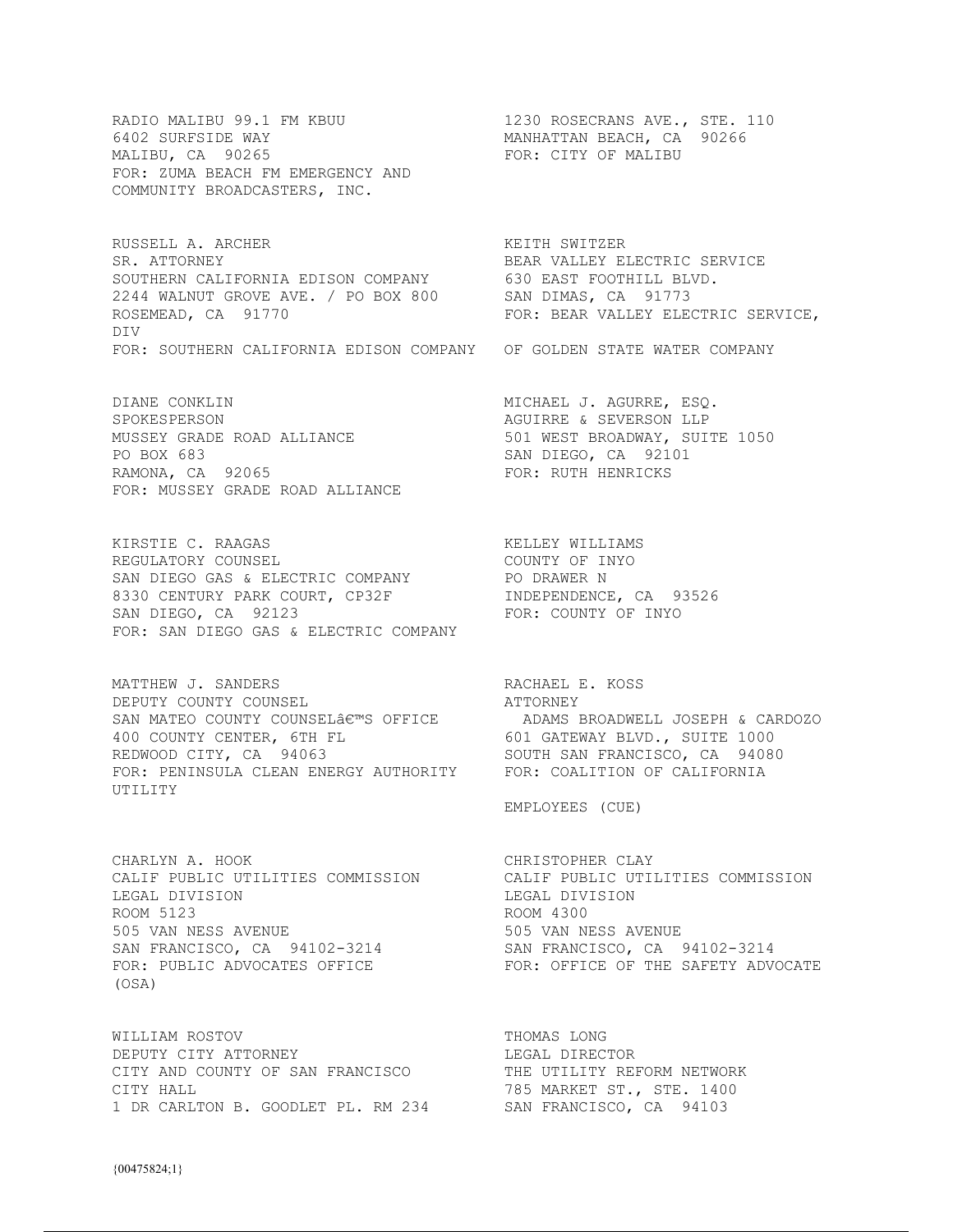SAN FRANCISCO, CA 94102-4682 FOR: TURN FOR: CITY AND COUNTY OF SAN FRANCSICO

IVAN R. JIMENEZ **ALYSSA KOO** REGULATORY ATTORNEY **ATTORNEY** SMALL BUSINESS UTILITY ADVOCATES PACIFIC GAS AND ELECTRIC COMPANY 548 MARKET STREET, STE. 11200 77 BEALE STREET, B30A SAN FRANCISCO, CA 94104 SAN FRANCISCO, CA 94105 FOR: SMALL BUSINESS UTILITY ADVOCATES FOR: PACIFIC GAS AND ELECTRIC COMPANY (SBUA) (PG&E)

NORA SHERIFF, ESQ. THE REVELYN KAHL COUNSEL ATTORNEY BUCHALTER, A PROFESSIONAL CORPORATION BUCHALTER, A PROFESSIONAL CORPORATION 55 SECOND STREET, STE. 1700 55 SECOND STREET, SUITE 1700 SAN FRANCISCO, CA 94105 SAN FRANCISCO, CA 94105-3493 FOR: CALIFORNIA LARGE ENERGY CONSUMERS FOR: ENERGY PRODUCERS AND USERS ASSOCIATION (CLECA) COALITION

DAVID J. MILLER **LISA A. COTTLE** AVP - SR. LEGAL COUNSEL ATTORNEY / PARTNER AT&T SERVICES, INC. THE SERVICES ON THE MINSTON & STRAWN LLP WEST,

MEGAN SOMOGYI MEGAN SOMOGYI ATTORNEY ATTORNEY GOODIN, MACBRIDE, SQUERI, & DAY, LLP GOODIN, MACBRIDE, SQUERI & DAY, LLP 505 SANSOME ST., STE. 900 505 SANSOME STREET, STE. 900 SAN FRANCISCO, CA 94111 SAN FRANCISCO, CA 94111 FOR: COUNTY OF SONOMA FOR: COUNTY OF MENDOCINO

DAVID L. HUARD **IRENE K. MOOSEN** ATTORNEY ATTORNEY AT LAW MANATT, PHELPS & PHILLIPS, LLP LAW OFFICE OF IRENE K. MOOSEN ONE EMBARCADERO CENTER, 30TH FL. 53 SANTA YNEZ STREET SAN FRANCISCO, CA 94111-3736 SAN FRANCISCO, CA 94112

LENNEAL K. GARDNER VALERIE PRYOR TRANS BAY CABLE LLC GEN. MGR. WATER SAN FRANCISCO, CA 94129 100 NORTH CANYONS PARKWAY FOR: TRANS BAY CABLE LLC LIVERMORE, CA 94551

430 BUSH STREET, ROOM 310 101 CALIFORNIA STREET, 34TH FL. SAN FRANCISCO, CA 94108 SAN FRANCISCO, CA 94111 FOR: AT&T FOR: NEXTERA ENERGY TRANSMISSION

LLC (NEET WEST)

FOR: CITY OF LAGUNA BEACH FOR: LOCAL GOVERNMENT SUSTAINABLE ENERGY COALITION (LGSEC)

ONE LETTERMAN DRIVE, C5-100 **ALAMEDA COUNTY FLOOD CONTROL AND**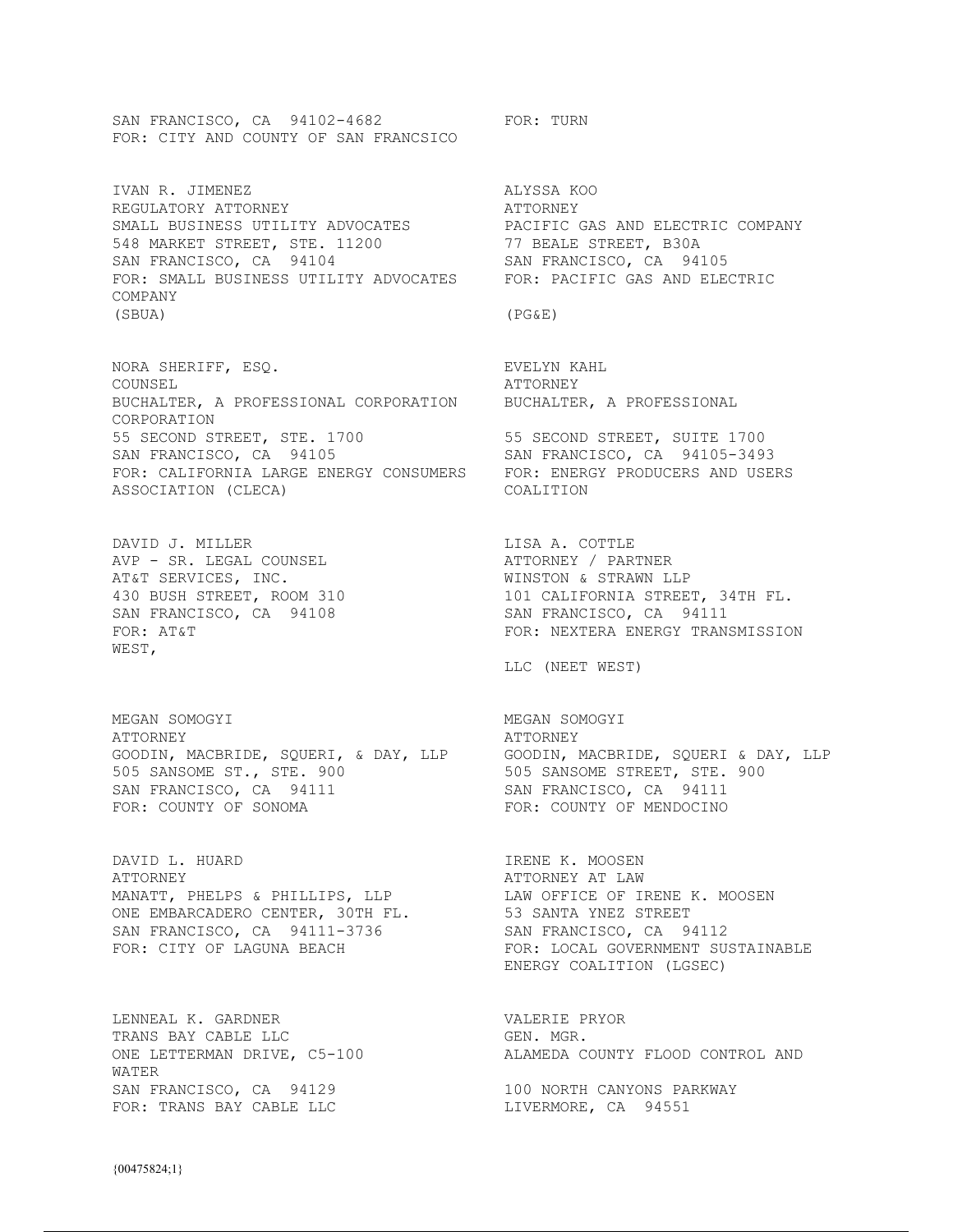AND

JEFFERY RICHARD **APRIL ROSE** SOMMER CHIEF DEPUTY COUNTY COUNSEL LEAD COUNSEL 1195 THIRD ST, SUITE 301 1547 PALOS VERDES MALL, NO. 196 NAPA, CA 94559 MALNUT CREEK, CA 94598 FOR: COUNTY OF NAPA FOR: PROTECT OUR COMMUNITIES FOUNDATION

DOUGLAS E. COTY TIM LINDL ATTORNEY PARTNER BOLD, POLISNER, MADDOW, NELSON & JUDSON KEYES & FOX LLP 2125 OAK GROVE ROAD, SUITE 210 436 14TH STREET, SUITE 1305<br>WALNUT CREEK, CA 94598 60AKLAND, CA 94612 WALNUT CREEK, CA 94598 FOR: CONTRA COSTA WATER DISTRICT FOR: SUNRUN INC.

GREGG MORRIS SHANA LAZEROW DIRECTOR<br>THE GREEN POWER INSTITUTE THE GOMMUNITIES FOR A BETTER THE GREEN POWER INSTITUTE ENVIRONMENT 2039 SHATTUCK AVE., SUTE. 402 120 BROADWAY, SUITE 2 BERKELEY, CA 94704 RICHMOND, CA 94804 FOR: THE GREEN POWER INSTITUTE (GPI) FOR: CALIFORNIA ENVIRONMENTAL JUSTICE

JASON HOPPIN WILLIAM B. ABRAMS COUNTY OF SANTA CRUZ COMMUNITY ADVOCATE ADMIN. OFFICE COMMUNITY ADVOCATE 701 OCEAN STREET<br>
SANTA CRUZ, CA 95060<br>
SANTA CRUZ, CA 95060 SANTA CRUZ, CA  $95060$ FOR: COUNTY OF SANTA CRUZ

JUSTIN WYNNE JEROME F. CANDELARIA ATTORNEY VP & COUNSEL, REGULATORY AFFAIRS BRAUN BLAISING SMITH WYNNE, P.C. CALIFORNIA CABLE AND TELECOMM. ASSN. 915 L STREET, STE. 1480 1001 K STREET, 2ND FL. SACRAMENTO, CA 95814 SACRAMENTO, CA 95814-3832 FOR: CALIFORNIA MUNICIPAL UTILITIES FOR: CALIFORNIA MUNICIPAL UTILITIES FOR: CALIFORNIA CABLE AND<br>ASSOCIATION (CMUA) TELECOMMUNICATIONS ASSOCIATION

LYNN HAUG **RONALD LIEBERT** ATTORNEY AT LAW ATTORNEY AT LAW ATTORNEY AT LAW THAT SCHNEIDER HARRIS & DONLAN ELLISON SCHNEIDER HARRIS & DONLAN LLP LLP 2600 CAPITOL AVE., STE. 400<br>
SACRAMENTO, CA 95816<br>
SACRAMENTO, CA 95816<br>
SACRAMENTO, CA 95816

FOR: ALAMEDA COUNTY FLOOD CONTROL

WATER CONSERVATION DISTRICT, ZONE 7

OFFICE OF THE NAPA COUNTY COUNSEL PROTECT OUR COMMUNITIES FOUNDATION

ALLIANCE (CEJA)

1519 BRANCH OWL PLACE

SACRAMENTO, CA 95816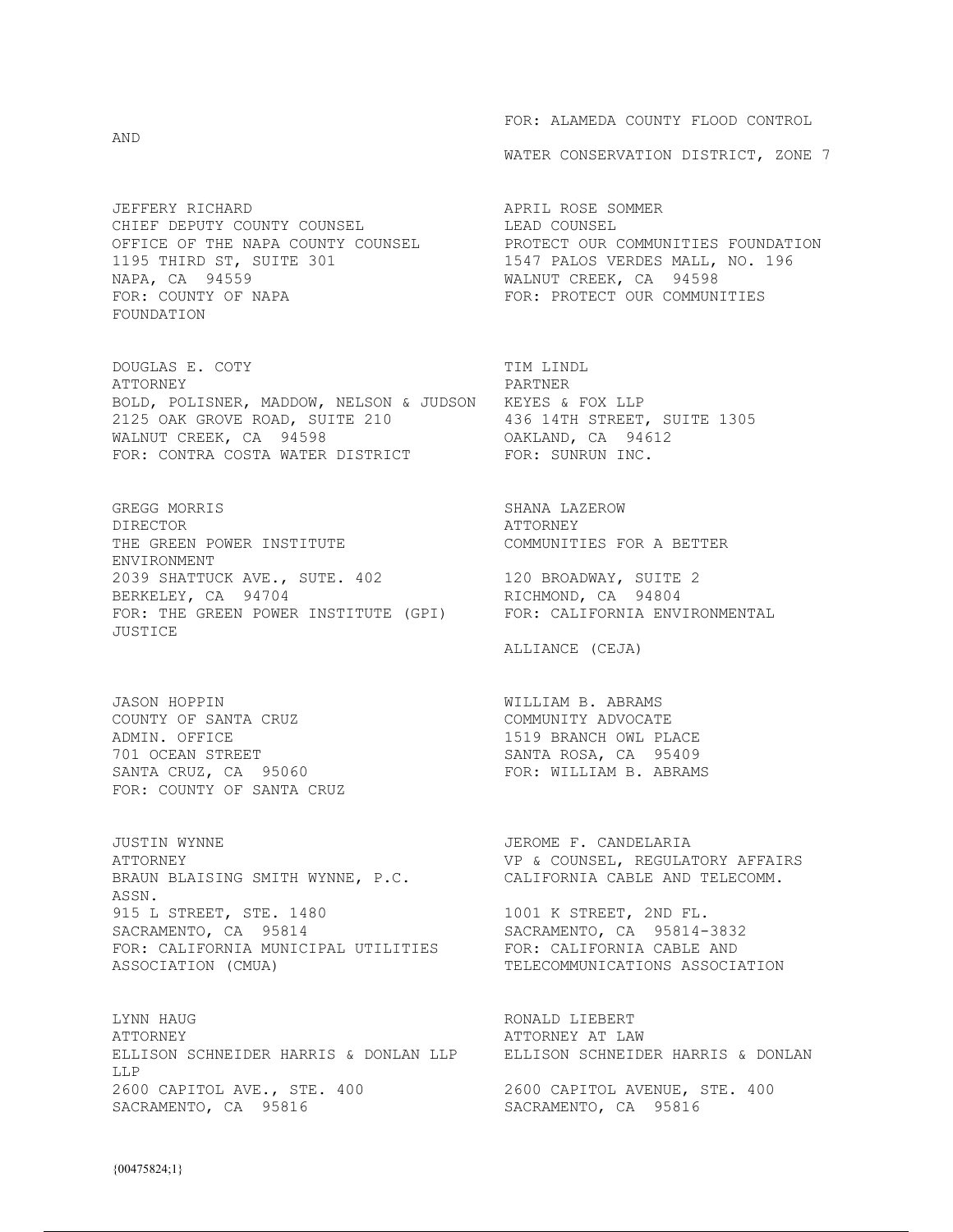FOR: EAST BAY MUNICIPAL UTILITY DISTRICT FOR: CALIFORNIA MANUFACTURERS & TECHNOLOGY ASSN. (CMTA)

JEDEDIAH J. GIBSON KAREN NOREEN MILLS ATTORNEY SR. ATTORNEY ELLISON SCHNEIDER HARRIS & DONLAN LLP CALIFORNIA FARM BUREAU FEDERATION 2600 CAPITOL AVENUE, SUITE 400 2300 RIVER PLAZA DRIVE SACRAMENTO, CA 95816-5931 SACRAMENTO, CA 95833 FOR: BEAR VALLEY ELECTRIC SERVICE FOR: CALIFORNIA FARM BUREAU FEDERATION (BVES) / LIBERTY UTILITIES (CALPECO ELECTRIC)

DANIEL MARSH CYNTHIA HANSEN MIFSUD MGR - RATES & REGULATORY AFFAIRS ASSIST. GEN. COUNSEL LIBERTY UTILITIES (CALPECO ELECTRIC) LLC PACIFICORP 933 ELOISE AVENUE **1998** CONSERVENCE 1800 SOUTH LAKE TAHOE, CA 96150 PORTLAND, OR 97232 FOR: LIBERTY UTILITIES (CALPECOELECTRIC) FOR: PACIFIC POWER, A DIV OF PACIFICORP

## **Information Only**

CURT BARRY **KAVYA BALARAMAN** SR WRITER / EDITOR STAFF WRITER / REPORTER INSIDE WASHINGTON PUBLISHERS CALIFORNIA ENERGY MARKETS EMAIL ONLY EMAIL ONLY EMAIL ONLY, CA 00000 EMAIL ONLY, CA 00000

MEGHAN DEWEY<br>
MGR – EE POLICY / STRATEGY<br>
MGR – EE POLICY / STRATEGY<br>
MGR – EE POLICY / STRATEGY MGR - EE POLICY / STRATEGY CONSULTANT PACIFIC GAS AND ELECTRIC COMPANY LAW OFFICE OF MICHAEL BROWN EMAIL ONLY EMAIL ONLY EMAIL ONLY, CA 00000 EMAIL ONLY, CA 00000

ADVOCATES

FOR: SMALL BUSINESS UTILITY

(SBUA)

NICK WILLIAMS RACHEL A. GOLD, ESQ. SENIOR DISTRESSED DEBT ANALYST CLIMATE CHG PROGRAM REORG RESEARCH INC. THE CALIFORNIA AIR RESOURCES BOARD EMAIL ONLY EMAIL ONLY EMAIL ONLY, NY 00000 EMAIL ONLY, CA 00000

STEPHEN R. CIESLEWICZ CAMERON-DANIEL, P.C. UVM CONSULTANT EMAIL ONLY EMAIL ONLY **EMAIL ONLY, CA** 00000 EMAIL ONLY, CA 00000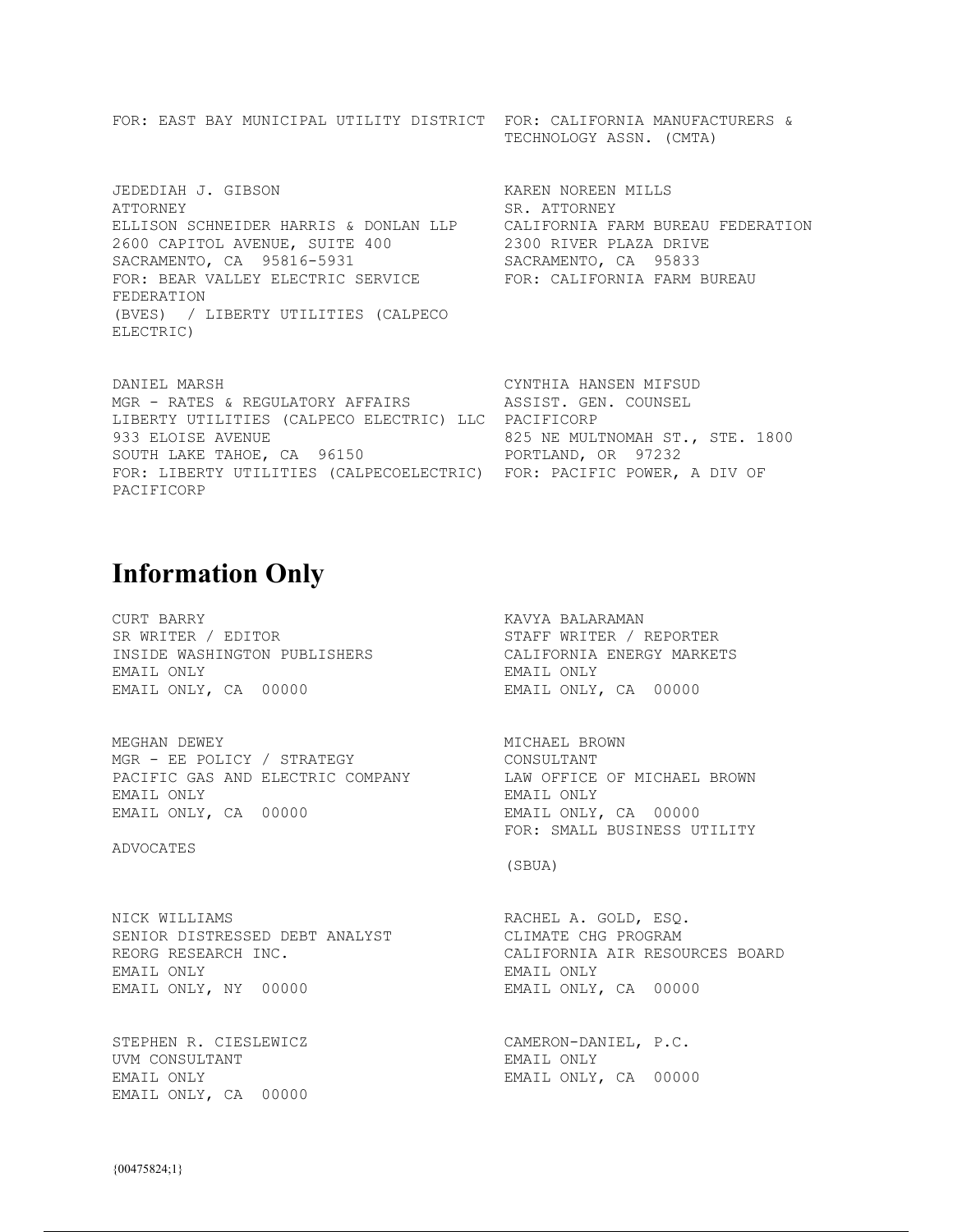MRW & ASSOCIATES, LLC CRAIG JUDSON MCBETH

CAROLINE V. BONE **International CONATHAN ARNOLD** DEUTSCHE BANK SECURITIES, INC. DEUTSCHE BANK BEGISCHE BANK SECONTITIES, INC. BEGISCHE BANK<br>60 WALL STREET 60 WALL STREET NEW YORK, NY 10005 NEW YORK, NY 10005

CONOR SKELDING JESSIE CROZIER REORG REORG RESOLUTION OF THE SERVICE OF THE LUMINUS MANAGEMENT 11 E 26TH STREET, 12TH FL. 1700 BROADWAY, 26TH FL. NEW YORK, NY 10010 NEW YORK, NY 10019

DAVID NGUYEN EDWIN GUYANDI ANALYST NEWTYN MANAGEMENT 520 MADISON AVENUE NEW YORK, NY 10022

GREGORY REISS **MICHAEL KRAMER** CENTENUS GLOBAL MANAGEMENT, LP DUCERA PARTNERS 437 MADISON AVENUE, SUITE 19B 499 PARK AVENUE, 16TH FLOOR NEW YORK, NY 10022 NEW YORK, NY 10022

ALEJANDRO MENDEZ **ELI SAMAHA** MADISON AVENUE PARTNERS MADISON AVENUE PARTNERS 150 E 58TH STREET, 14TH FLOOR 150 E 58TH STREET, 14TH FLOOR NEW YORK, NY 10155 NEW YORK, NY 10155

DONALD R. ALLEN AMANDA VANEGA FOUNDING PARTNER, COUNSEL EQ RESEARCH LLC DUNCAN & ALLEN 1155 KILDAIRE FARM ROAD, SUITE 203 1730 RHODE ISLAND AVENUE, NW, SUITE 700 CARY, NC 27511 WASHINGTON, DC 20036 FOR: CITIZENS TRANSMISSION LLC

BLAKE ELDER STEVEN GRECO POLICY RESEARCH ANALYST **REGULATORY AFFAIRS ANALYST** EQ RESEARCH LLC **NEXTERA ENERGY TRANSMISSION** 1155 KILDAIRE FARM ROAD, SUITE 203 700 UNIVERSE BLVD<br>1155 KILDAIRE FARM ROAD, SUITE 203 700 UNIVERSE BLVD CARY, NC 27511 CARY, NC 27511

JIM ROSS TRACY C. DAVIS RCS, INC. SR. ATTORNEY

EMAIL ONLY JUDSON INVESTMENTS LLC EMAIL ONLY, CA 00000 84 WEST PARK PLACE, 3RD FL. STAMFORD, CT 06901

JEFFERIES LLC<br>520 MADISON AVENUE COMPUTE SOMEWORK, NY 10022

NEXTERA ENERGY TRANSMISSION, LLC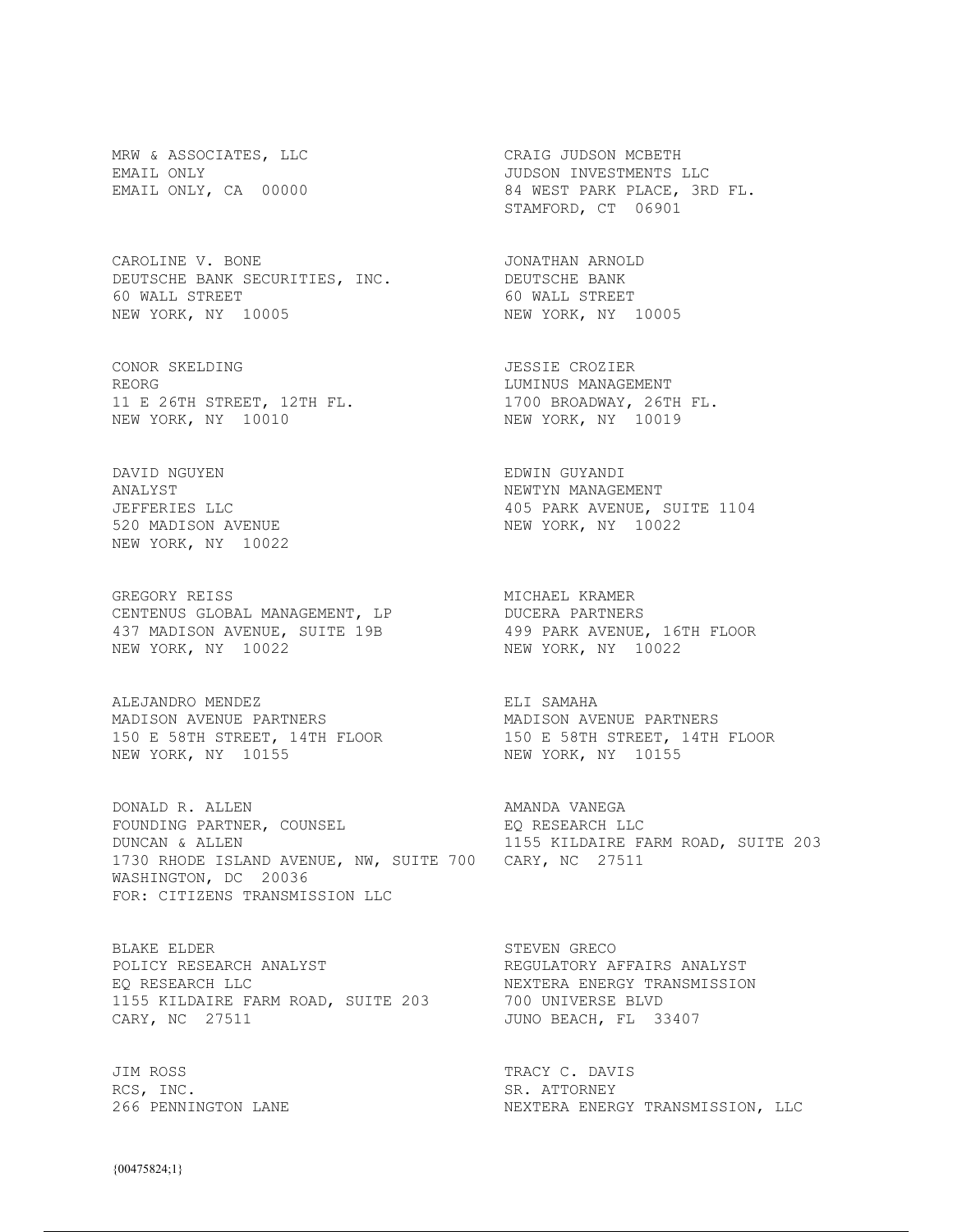SCOTT DUNBAR **TIMOTHY K. CLARK** 1580 LINCOLN STREET, STE. 880 SALT LAKE CITY, UT 84116 DENVER, CO 80203

LON W. HOUSE, PH.D JEFFERY A. WILLIAMS 10645 N. ORACLE RD., STE 121-216 L.A. DEPT OF WATER & POWER ORO VALLEY, AZ 85737 **111 NORTH HOPE STREET, RM. 856** 

BRYAN PENA CHRISTOPHER MOORE CALIF PUBLIC UTILITIES COMMISSION CALIF PUBLIC UTILITIES COMMISSION ELECTRIC SAFETY AND RELIABILITY BRANCH BUSINESS AND COMMUNITY OUTREACH 320 West 4th Street Suite 500 320 West 4th Street Suite 500 Los Angeles, CA 90013 Los Angeles, CA 90013

FADI DAYE GALLACHER STADI DAYE TARAFIYA SAN MERER CALIF PUBLIC UTILITIES COMMISSION CALIF PUBLIC UTILITIES COMMISSION ELECTRIC SAFETY AND RELIABILITY BRANCH OFFICE OF THE SAFETY ADVOCATE 320 West 4th Street Suite 500 320 West 4th Street Suite 500<br>
Los Angeles, CA 90013 500 320 Los Angeles, CA 90013 Los Angeles, CA 90013 Los Angeles, CA 90013 FOR: SED FOR: OSA

JOCELINE PEREIRA **KOKO M. TOMASSIAN** CALIF PUBLIC UTILITIES COMMISSION CALIF PUBLIC UTILITIES COMMISSION ELECTRIC SAFETY AND RELIABILITY BRANCH ELECTRIC SAFETY AND RELIABILITY BRANCH 320 West 4th Street Suite 500 320 West 4th Street Suite 500 Los Angeles, CA 90013 Los Angeles, CA 90013

JOHN R. TODD **JANE TERJUNG** DEP. CHIEF-PREVENTION SVCS. BUREAU TOPANGA COMMUNITY ALLIANCE COUNTY OF LOS ANGELES FIRE DEPT. 1639 OAK DRIVE 1320 N. EASTERN AVENUE, RM. 254 TOPANGA, CA 90290 LOS ANGLELES, CA 90063-3294 FOR: COUNTY OF LOS ANGELES

FRED G. YANNEY **Example 2** DANIEL W. DOUGLASS ATTORNEY ATTORNEY AT LAW YANNEY LAW OFFICE DOUGLASS & LIDDELL 17409 MARQUARDT AVE. UNIT C-4 4766 PARK GRANADA, SUITE 209 CERRITOS, CA 90703 CALABASAS, CA 91302

CHESTERFIELD, MO 63005 5920 W. WILLIAM CANNON DR., BLDG. 2 AUSTIN, TX 78749

ATTORNEY PACIFICORP (ROCKY MOUNTAIN POWER) KEYES & FOX LLP 1407 WEST NORTH TEMPLE, SUITE 320

WATER & ENERGY CONSULTING SUPERINTENDENT - CODES & ORDINANCES LOS ANGELES, CA 90012

FOR: SED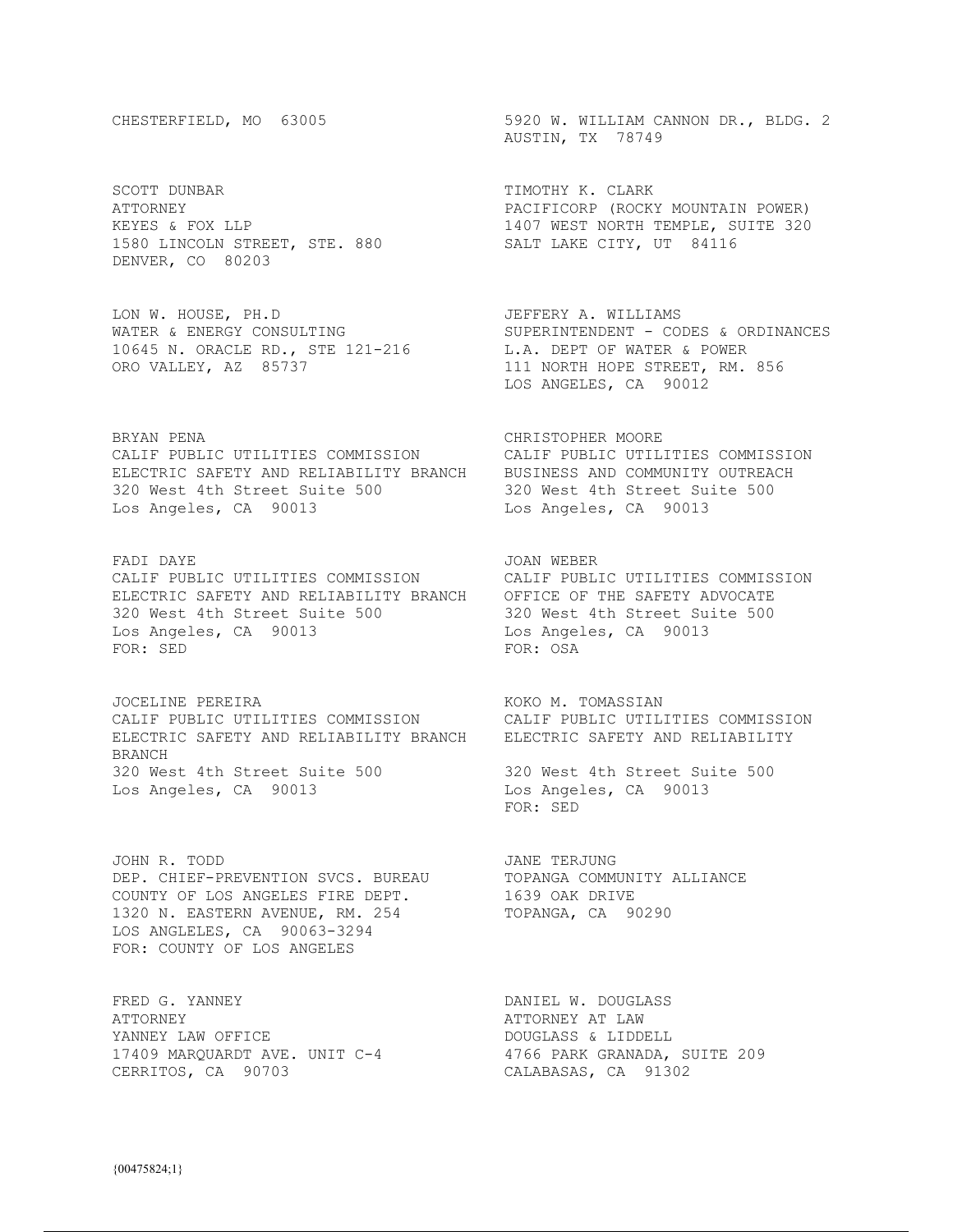CASE ADMINISTRATION **CONNOR FLANNIGAN** SOUTHERN CALIFORNIA EDISON COMPANY SOUTHERN CALIFORNIA EDISON COMPANY 8631 RUSH STREET 2244 WALNUT GROVE AVE. ROSEMEAD, CA 91770 ROSEMEAD, CA 91770

GARY STERN MARGARITA GEVONDYAN MANAGING DIR. SR. ATTORNEY SOUTHERN CALIFORNIA EDISON COMPANY SOUTHERN CALIFORNIA EDISON COMPANY 8631 RUSH STREET 2244 WALNUT GROVE AVE / PO BOX 800 Example 19 and 2244 WALNUT GROVE AT ROSEMEAD, CA 91770 FOR: SOUTHERN CALIFORNIA EDISON COMPANY FOR: SOUTHERN CALIFORNIA EDISON COMPANY

RYAN STEVENSON SIMONE S. BRYAN PRINCIPAL ADVISOR / REG - POLICY PROJECT / PROGRAM ANALYST SOUTHERN CALIFORNIA EDISON COMPANY SOUTHERN CALIFORNIA EDISON COMPANY 8631 RUSH ST., GEN. OFFICE 4 2244 WALNUT GROVE AVE ROSEMEAD, CA 91770 ROSEMEAD, CA 91770

LLC BEAR VALLEY ELECTRIC SERVICE 19412 KIMBALL VALLEY RD. 630 EAST FOOTHILL BLVD. RAMONA, CA 92065 SAN DIMAS, CA 91773

MARIA BYRNES MARIA C. SEVERSON, ESQ. LEGAL ASSISTANT **ATTORNEY** AGUIRRE & SEVERSON LLP AGUIRRE & SEVERSON LLP 501 WEST BROADWAY, STE. 1050 501 WEST BROADWAY, STE. 1050 SAN DIEGO, CA 92101 SAN DIEGO, CA 92101-3591 FOR: RUTH HENRICKS FOR: RUTH HENRICKS

ESTHER NORTHRUP JOHN W. LESLIE, ESQ STATE REGULATORY AFFAIRS **ALL ALL AND ATTORNEY** COX CALIFORNIA TELCOM, LLC DENTONS US LLP 5887 COPLEY DRIVE, STE. 300 EMAIL ONLY SAN DIEGO, CA 92111 EMAIL ONLY, CA 92121

CHUCK MANZUK **JAMIE K. YORK** DIR - GRC & REVENUE REQUIREMENTS GRC PROGRAM MGR. SAN DIEGO GAS & ELECTRIC COMPANY SAN DIEGO GAS & ELECTRIC COMPANY 8330 CENTURY PARK COURT 8330 CENTURY PARK COURT, CP32D SAN DIEGO, CA 92123 SAN DIEGO, CA 92123

KEITH MELVILLE **CENTRAL FILES** SR. COUNSEL SAN DIEGO GAS & ELECTRIC COMPANY SAN DIEGO GAS & ELECTIRIC COMPANY 8330 CENTURY PARK CT, CP31-E 8330 CENTURY PARK CT., CP-32D SAN DIEGO, CA 92123-1530 SAN DIEGO, CA 92123

NGUYEN QUAN JOSEPH W. MITCHELL, PH.D REGULATORY AFFAIRS MGR.  $M-BAR$  TECHNOLOGIES AND CONSULTING,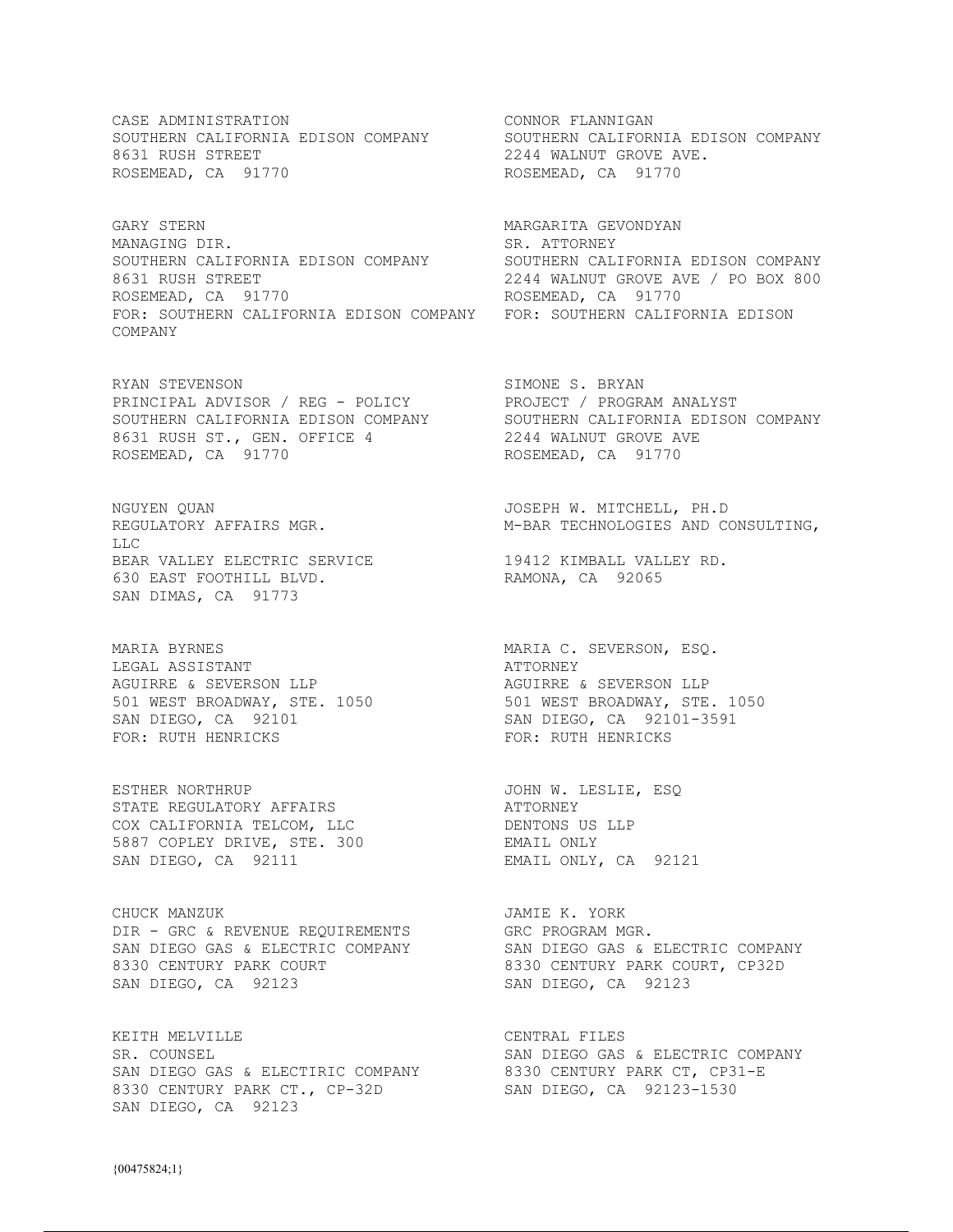### FOR: SAN DIEGO GAS & ELECTRIC COMPANY

SAN DIEGO GAS AND ELECTRIC COMPANY BRITT K. STROTTMAN 8330 CENTURY PARK COURT (CP31E) BARON & BUDD, P.C. SAN DIEGO, CA 92123-1548 11440 WEST BERNARD COURT

CITIES

ERIC CARDELLA **PAUL MARCONI** SUPERVISOR, ENGINEERING & PLANNING DIRECTOR BEAR VALLEY ELECTRIC SERVICE **ELECTRIC SERVICE** BEAR VALLEY ELECTRIC SERVICE 42020 GARSTIN DRIVE / PO BOX 1547 42020 GRASTIN DRIVE / PO BOX 1547 BIG BEAR LAKE, CA 92315 BIG BEAR LAKE, CA 92315

WILLIAM R. SMITH GALL CONDUCTED STATES OF ROMAN CITY MGR ASSIST. GEN. COUNSEL CITY OF COLTON VERIZON COLTON, CA 92324 IRVINE, CA 92618 FOR: CITY OF COLTON

JOSEPH F. WIEDMAN SUE MARA DIR - REGULATORY & LEGISLATIVE AFFAIRS CONSULTANT PENINSULA CLEAN ENERGY AUTHORITY RTO ADVISORS, L.L.C. 2075 WOODSIDE ROAD<br>REDWOOD CITY, CA 94061 164 SPRINGDALE WAY REDWOOD CITY, CA 94061

MARC D. JOSEPH MILES F. MAURINO<br>ATTORNEY AT LAW MERCADONE ADAMS BROADWELL ATTORNEY AT LAW ADAMS BROADWELL JOSEPH & CARDOZO ADAMS, BROADWELL JOSEPH & CARDOZO 601 GATEWAY BLVD., SUITE 1000 601 GATEWAY BLVD., STE. 1000 SOUTH SAN FRANCISCO, CA 94080 SOUTH SAN FRANCISCO, CA 94080 FOR: COALITION OF CALIFORNIA UTILITY

ROSS NAKASONE **AMY C. CHAMARTY** PLANNING & REGULATORY COMPLIANCE CALIF PUBLIC UTILITIES COMMISSION SAN FRANCISCO PUBLIC UTILITES COMMISSION COMMISSIONER RECHTSCHAFFEN 525 GOLDEN GATE AVE., 7TH FL. ROOM 5210 SAN FRANCISCO, CA 94102 505 VAN NESS AVENUE

AMY C. YIP-KIKUGAWA ANAND DURVASULA LEGAL DIVISION COMMISSIONER RANDOLPH ROOM 4107 ROOM 5130 505 VAN NESS AVENUE 505 VAN NESS AVENUE

 SAN DIEGO, CA 92127 FOR: COUNTIES OF SONOMA, NAPA, MENDOCINO, LAKE, YUBA, NEVADA.

OF SANTA ROSA, AND CLEARLAKE.

650 N. LA CADENA DRIVE 15505 SAND CANYON AVE. D201

EMPLOYEES (CUE)

SAN FRANCISCO, CA 94102-3214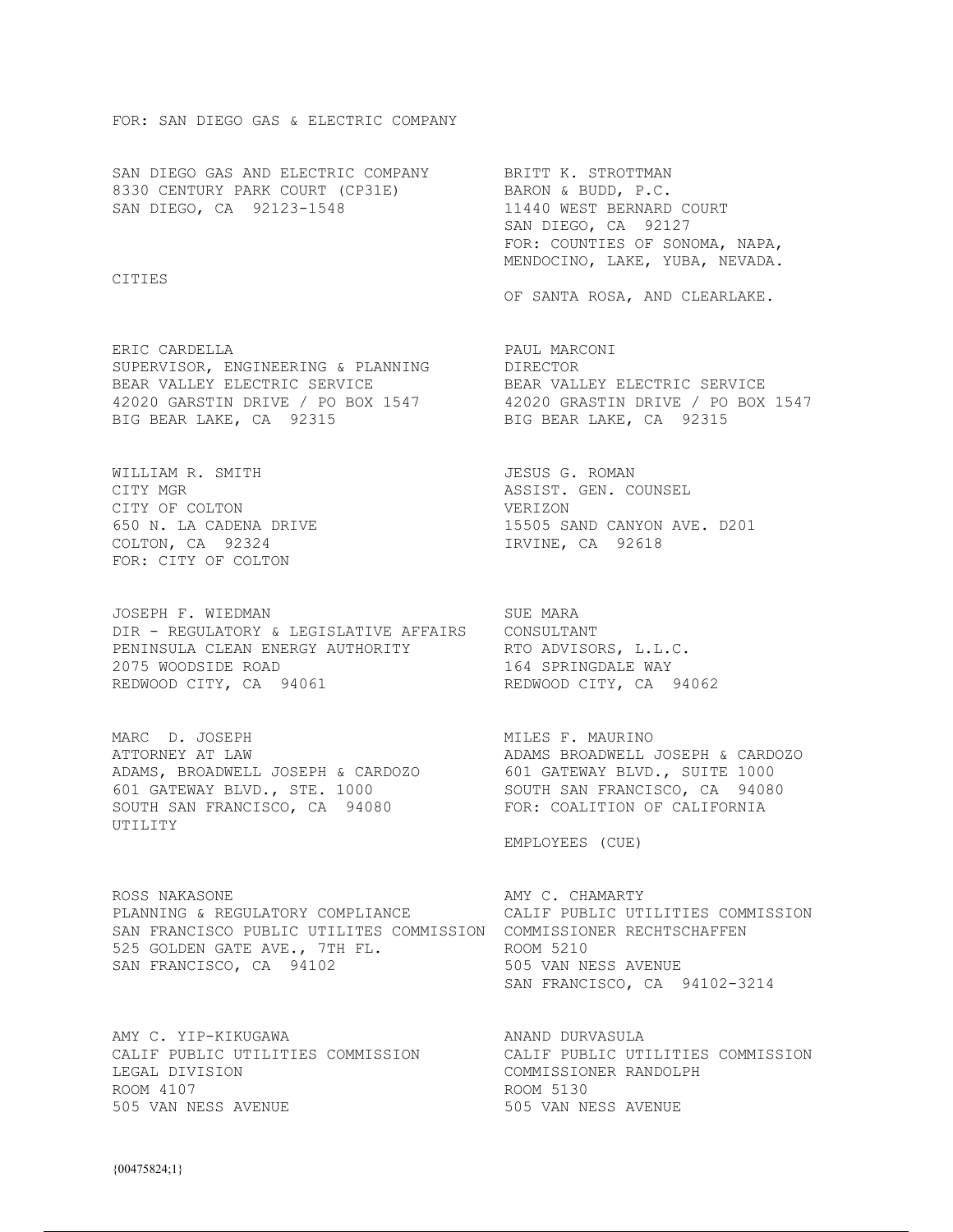ANDIE BIGGS ANNA WRIGHT CALIF PUBLIC UTILITIES COMMISSION CALIF PUBLIC UTILITIES COMMISSION ELECTRIC SAFETY AND RELIABILITY BRANCH ELECTRICITY PLANNING & POLICY BRANCH AREA AREA 505 VAN NESS AVENUE 505 VAN NESS AVENUE SAN FRANCISCO, CA 94102-3214 SAN FRANCISCO, CA 94102-3214

BILLIE C. BLANCHARD BRIAN STEVENS CALIF PUBLIC UTILITIES COMMISSION CALIF PUBLIC UTILITIES COMMISSION INFRASTRUCTURE PLANNING AND PERMITTING B ADMINISTRATIVE LAW JUDGE DIVISION AREA 4-A ROOM 5023 505 VAN NESS AVENUE 505 VAN NESS AVENUE SAN FRANCISCO, CA 94102-3214 SAN FRANCISCO, CA 94102-3214

CANDACE MOREY CAROLINA CONTRERAS LEGAL DIVISION OFFICE OF THE SAFETY ADVOCATE ROOM 5031 AREA 505 VAN NESS AVENUE 505 VAN NESS AVENUE

CHARLOTTE TERKEURST CHARLOTE TERKEURS CALIF PUBLIC UTILITIES COMMISSION CALIF PUBLIC UTILITIES COMMISSION ELECTRIC SAFETY AND RELIABILITY BRANCH ENERGY SAFETY & INFRASTRUCTURE BRANCH ROOM 2201 ROOM 4102 505 VAN NESS AVENUE 505 VAN NESS AVENUE SAN FRANCISCO, CA 94102-3214 SAN FRANCISCO, CA 94102-3214 FOR: SED

CHRISTOPHER CHOW CHRISTOPHER HOGAN NEWS AND SOCIAL MEDIA ELECTRICITY PRICING AND CUSTOMER PROGRAM ROOM 5301 AREA 505 VAN NESS AVENUE 505 VAN NESS AVENUE SAN FRANCISCO, CA 94102-3214 SAN FRANCISCO, CA 94102-3214

CHRISTOPHER PARKES<br>
CALIF PUBLIC UTILITIES COMMISSION CALIF PUBLIC UTILITIES COMMISSION CALIF PUBLIC UTILITIES COMMISSION<br>OFFICE OF THE SAFETY ADVOCATE AREA 2-D ROOM 5042 505 VAN NESS AVENUE 505 VAN NESS AVENUE SAN FRANCISCO, CA 94102-3214 SAN FRANCISCO, CA 94102-3214

DAPHNE GOLDBERG **DAVID LIEVANOS** 

SAN FRANCISCO, CA 94102-3214 SAN FRANCISCO, CA 94102-3214

CALIF PUBLIC UTILITIES COMMISSION CALIF PUBLIC UTILITIES COMMISSION SAN FRANCISCO, CA 94102-3214 SAN FRANCISCO, CA 94102-3214

CALIF PUBLIC UTILITIES COMMISSION CALIF PUBLIC UTILITIES COMMISSION

ADMINISTRATIVE LAW JUDGE DIVISION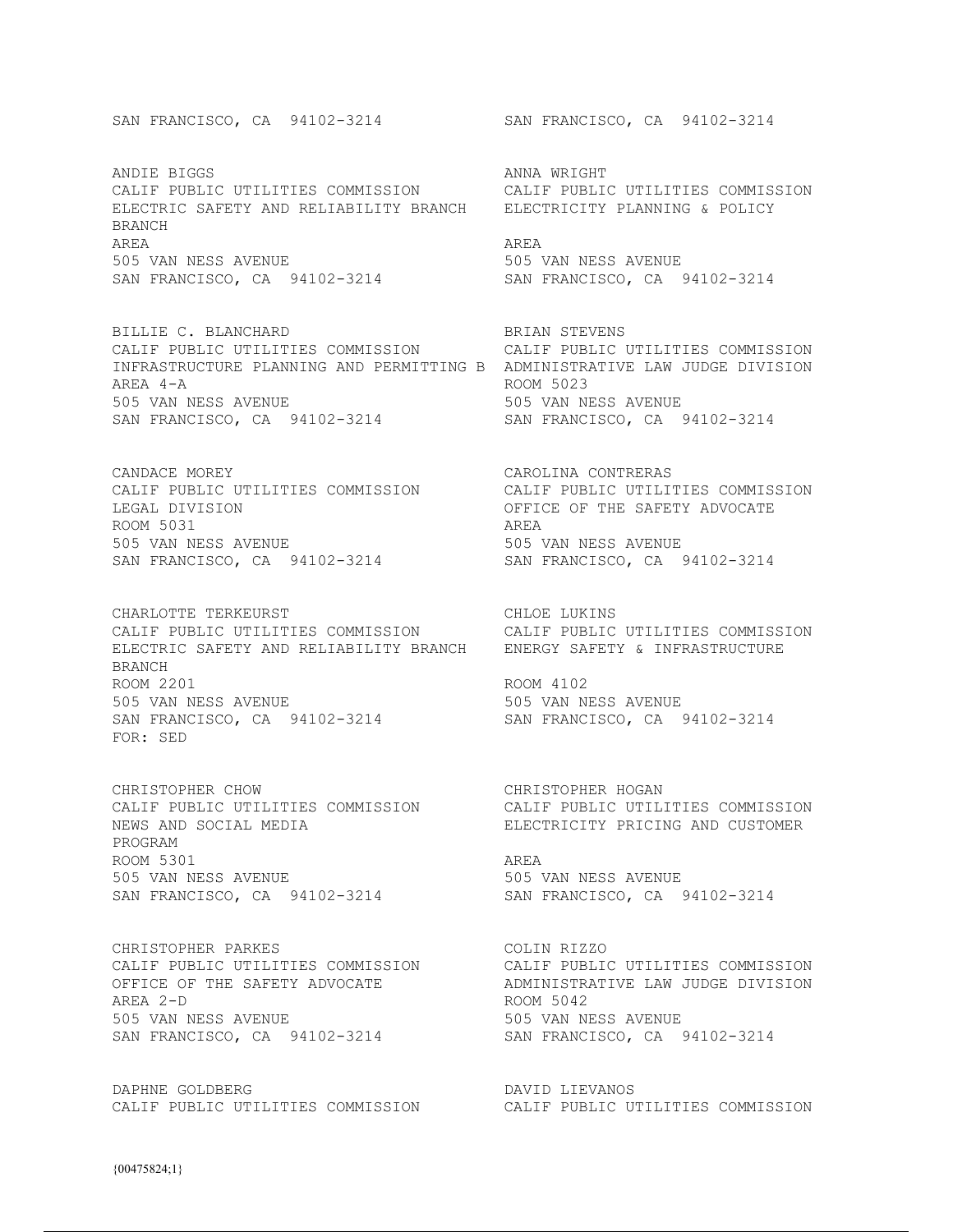COMMUNICATIONS AND WATER POLICY BRANCH ENERGY SAFETY & INFRASTRUCTURE **BRANCH** ROOM 4208 AREA 505 VAN NESS AVENUE 505 VAN NESS AVENUE SAN FRANCISCO, CA 94102-3214 SAN FRANCISCO, CA 94102-3214

DAVID PECK SERAGE RESOLUTION OF PRANZ CHENG PRESIDENT PICKER MARKET STRUCTURE, COSTS AND NATURAL GAS ROOM 4108 AREA 4-A 505 VAN NESS AVENUE 505 VAN NESS AVENUE SAN FRANCISCO, CA 94102-3214 SAN FRANCISCO, CA 94102-3214

GARY C. ERMANN **GARY C. AREA** CALIF PUBLIC UTILITIES COMMISSION CALIF PUBLIC UTILITIES COMMISSION RISK ASSESSMENT AND ENFORCEMENT PRESIDENT PICKER AREA ROOM 5037 505 VAN NESS AVENUE 505 VAN NESS AVENUE SAN FRANCISCO, CA 94102-3214 SAN FRANCISCO, CA 94102-3214

JESSICA T. HECHT **JONATHAN J. REIGER** CALIF PUBLIC UTILITIES COMMISSION CALIF PUBLIC UTILITIES COMMISSION ADMINISTRATIVE LAW JUDGE DIVISION LEGAL DIVISION ROOM 5116 ROOM 4107 505 VAN NESS AVENUE 505 VAN NESS AVENUE SAN FRANCISCO, CA 94102-3214 SAN FRANCISCO, CA 94102-3214

JULIA ENDE JUNAID RAHMAN CALIF PUBLIC UTILITIES COMMISSION CALIF PUBLIC UTILITIES COMMISSION MARKET STRUCTURE, COSTS AND NATURAL GAS RISK ASSESSMENT AND ENFORCEMENT ROOM 4011 AREA 505 VAN NESS AVENUE 505 VAN NESS AVENUE SAN FRANCISCO, CA 94102-3214 SAN FRANCISCO, CA 94102-3214

ROOM 2203 ROOM 5013 505 VAN NESS AVENUE 505 VAN NESS AVENUE SAN FRANCISCO, CA 94102-3214 SAN FRANCISCO, CA 94102-3214 FOR: SED

MARY F. MCKENZIE MASOUD FOUDEH ADMINISTRATIVE LAW JUDGE DIVISION DEMAND RESPONSE, CUSTOMER GENERATION, AN ROOM 5109 AREA 505 VAN NESS AVENUE 505 VAN NESS AVENUE SAN FRANCISCO, CA 94102-3214 SAN FRANCISCO, CA 94102-3214

CALIF PUBLIC UTILITIES COMMISSION CALIF PUBLIC UTILITIES COMMISSION

LESLIE L. PALMER<br>CALIF PUBLIC UTILITIES COMMISSION CALIF PUBLIC UTILITIES COMMISSION<br>SAFETY AND ENFORCEMENT DIVISION ADMINISTRATIVE LAW JUDGE DIVISION CALIF PUBLIC UTILITIES COMMISSION CALIF PUBLIC UTILITIES COMMISSION SAFETY AND ENFORCEMENT DIVISION ADMINISTRATIVE LAW JUDGE DIVISION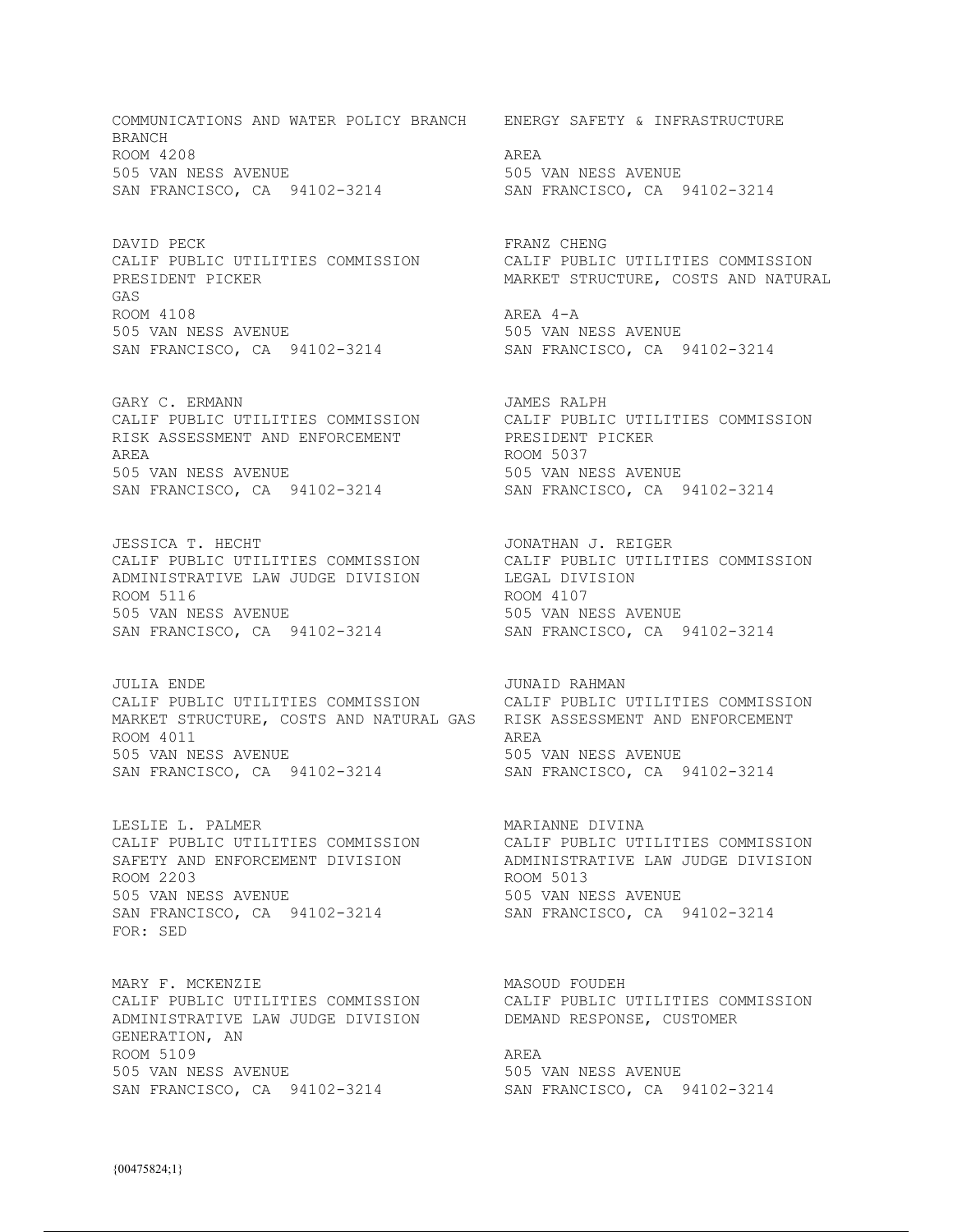MATTHEW YUNGE **NATHAN POON** CALIF PUBLIC UTILITIES COMMISSION CALIF PUBLIC UTILITIES COMMISSION ELECTRIC SAFETY AND RELIABILITY BRANCH ADMINISTRATIVE LAW JUDGE DIVISION AREA ROOM 5013 505 VAN NESS AVENUE 505 VAN NESS AVENUE SAN FRANCISCO, CA 94102-3214 SAN FRANCISCO, CA 94102-3214

NATHANIEL SKINNER NILS STANNIK CALIF PUBLIC UTILITIES COMMISSION CALIF PUBLIC UTILITIES COMMISSION ENERGY SAFETY & INFRASTRUCTURE BRANCH ENERGY SAFETY & INFRASTRUCTURE BRANCH AREA 4-A AREA SAN FRANCISCO, CA 94102-3214

PETER V. ALLEN  $\qquad$  QUANG PHAM ADMINISTRATIVE LAW JUDGE DIVISION ELECTRIC SAFETY AND RELIABILITY BRANCH ROOM 5017 AREA 2-D 505 VAN NESS AVENUE 505 VAN NESS AVENUE SAN FRANCISCO, CA 94102-3214 SAN FRANCISCO, CA 94102-3214

RACHEL MCMAHON **RACHEL MEDIAN RICK** TSE CALIF PUBLIC UTILITIES COMMISSION CALIF PUBLIC UTILITIES COMMISSION MARKET STRUCTURE, COSTS AND NATURAL GAS ELECTRIC SAFETY AND RELIABILITY BRANCH AREA AREA 2-D 505 VAN NESS AVENUE 505 VAN NESS AVENUE SAN FRANCISCO, CA 94102-3214 SAN FRANCISCO, CA 94102-3214

ROBERT HAGA<br>CALIF PUBLIC UTILITIES COMMISSION CALIF PUBLIC UTILITIES COMMISSION CALIF PUBLIC UTILITIES COMMISSION CALIF PUBLIC UTILITIES COMMISSION ADMINISTRATIVE LAW JUDGE DIVISION ADMINISTRATIVE LAW JUDGE DIVISION ROOM 5006 ROOM 5033 505 VAN NESS AVENUE 505 VAN NESS AVENUE SAN FRANCISCO, CA 94102-3214 SAN FRANCISCO, CA 94102-3214

SEAN A. SIMON SEAN AS SHELBY CHASE CALIF PUBLIC UTILITIES COMMISSION<br>COMMISSIONER RECHTSCHAFFEN ENERGY SAFETY & INFRASTRUCTURE BRANCH AREA 4-A AREA 505 VAN NESS AVENUE 505 VAN NESS AVENUE SAN FRANCISCO, CA 94102-3214

SIMI ROSE GEORGE TRUMAN L. BURNS CALIF PUBLIC UTILITIES COMMISSION CALIF PUBLIC UTILITIES COMMISSION COMMISSIONER RECHTSCHAFFEN ENERGY COST OF SERVICE & NATURAL GAS BRA

505 VAN NESS AVENUE<br>SAN FRANCISCO, CA 94102-3214

CALIF PUBLIC UTILITIES COMMISSION CALIF PUBLIC UTILITIES COMMISSION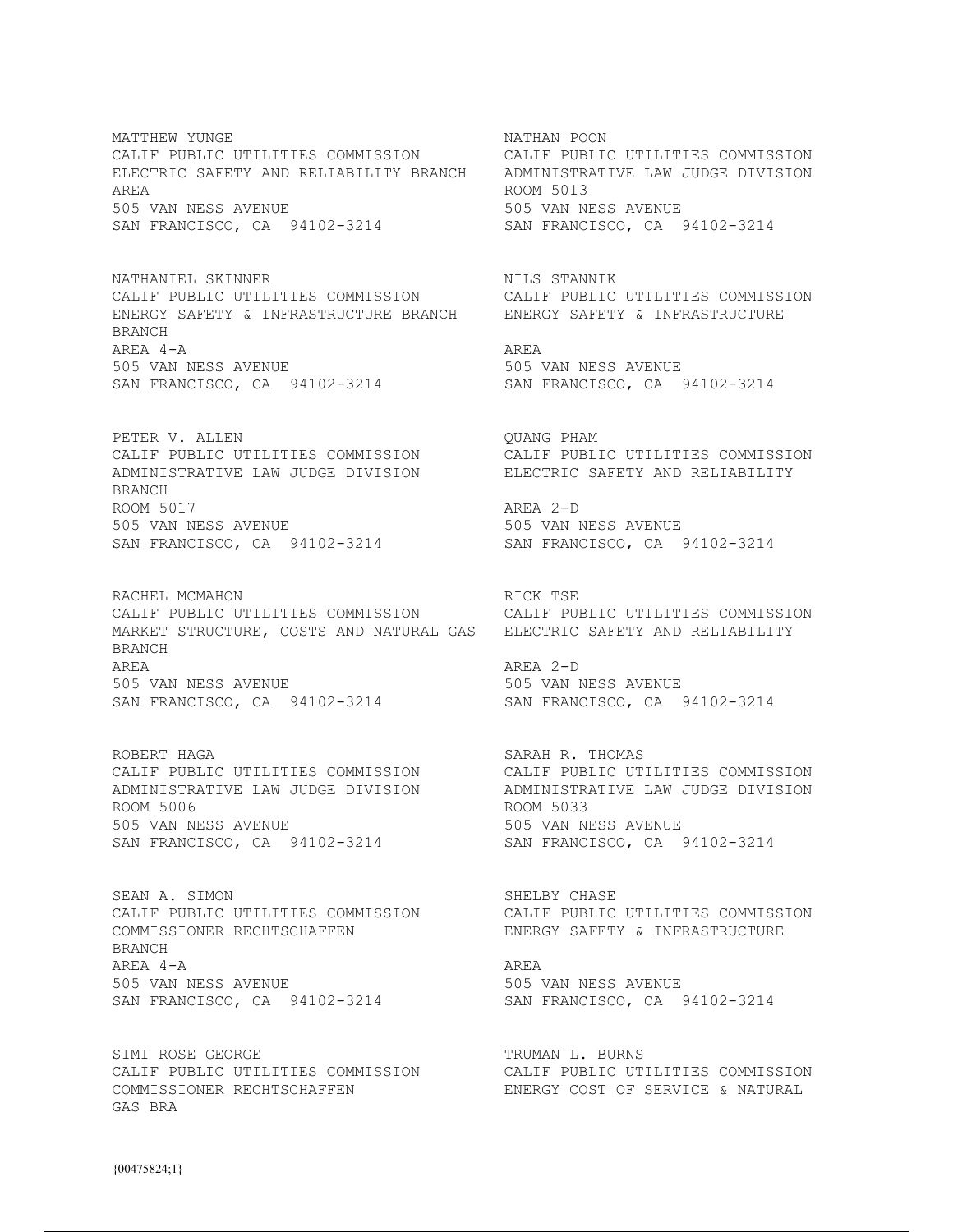ROOM 5119 ROOM 4205 505 VAN NESS AVENUE 505 VAN NESS AVENUE SAN FRANCISCO, CA 94102-3214 SAN FRANCISCO, CA 94102-3214

VALERIE KAO WENDY AL-MUKDAD ADMINISTRATIVE LAW JUDGE DIVISION RISK ASSESSMENT AND ENFORCEMENT ADMINISTRATIVE LAW JUDGE DIVISION RISK ASSESSMENT AND ENFORCEMENT<br>ROOM 5005 AREA 4-A 505 VAN NESS AVENUE 505 VAN NESS AVENUE SAN FRANCISCO, CA 94102-3214 SAN FRANCISCO, CA 94102-3214

WILLIAM K. SANDERS ERIC BORDEN DEPUTY CITY ATTORNEY ENERGY POLICY ANALYST CITY AND COUNTY OF SAN FRANCISCO THE UTILITY REFORM NETWORK CITY HALL RM 234 785 MARKET STREET, STE. 1400 1 DR. CARLTON B. GOODLETT PLACE (100 MARKET STREET, STE.)<br>SAN FRANCISCO, CA 94103 SAN FRANCISCO, CA 94102-4682 FOR: CITY AND COUNTY OF SAN FRANCISCO

KATY MORSONY MARCEL HAWIGER STAFF ATTORNEY **STAFF ATTORNEY** THE UTILITY REFORM NETWORK THE UTILITY REFORM NETWORK 785 MARKET STREET, SUITE 1400 785 MARKET ST., STE. 1400 SAN FRANCISCO, CA 94103 SAN FRANCISCO, CA 94103

JAMES M. BIRKELUND SCOTT CASTRO SMALL BUSINESS UTILITY ADVOCATES ONE POST STREET, SUITE 2550 548 MARKET STREET, STE. 11200 SAN FRANCISCO, CA 94104 SAN FRANCISCO, CA 94104

CHARLES R. MIDDLEKAUFF GARETH STAMP 77 BEALE STREET, B30A / BOX 7442 245 MARKET STREET, ROOM 914C SAN FRANCISCO, CA 94105 SAN FRANCISCO, CA 94105

JANE WHANG KARI CAMERON STAFF COUNSEL **Example 2018** LEGAL ADMINISTRATOR VERIZON BUCHALTER 201 SPEAR STREET, 7TH FL. THE EMAIL ONLY SAN FRANCISCO, CA 94105 EMAIL ONLY, CA 94105

LISE H. JORDAN NEGREDITH ALLEN MEREDITH ALLEN 77 BEALE STREET, B30A 77 BEALE STREET, B10C SAN FRANCISCO, CA 94105 SAN FRANCISCO, CA 94105

MICHAEL ALCANTAR MICHAEL CADE

CALIF PUBLIC UTILITIES COMMISSION CALIF PUBLIC UTILITIES COMMISSION

PRESIDENT NEXTERA ENERGY TRANSMISSION, LLC

PACIFIC GAS AND ELECTRIC COMPANY PACIFIC GAS AND ELECTRIC COMPANY

ATTORNEY AT LAW SALL THE SER. DIRECTOR, REGULATORY RELATIONS PACIFIC GAS AND ELECTRIC COMPANY PACIFIC GAS AND ELECTRIC COMPANY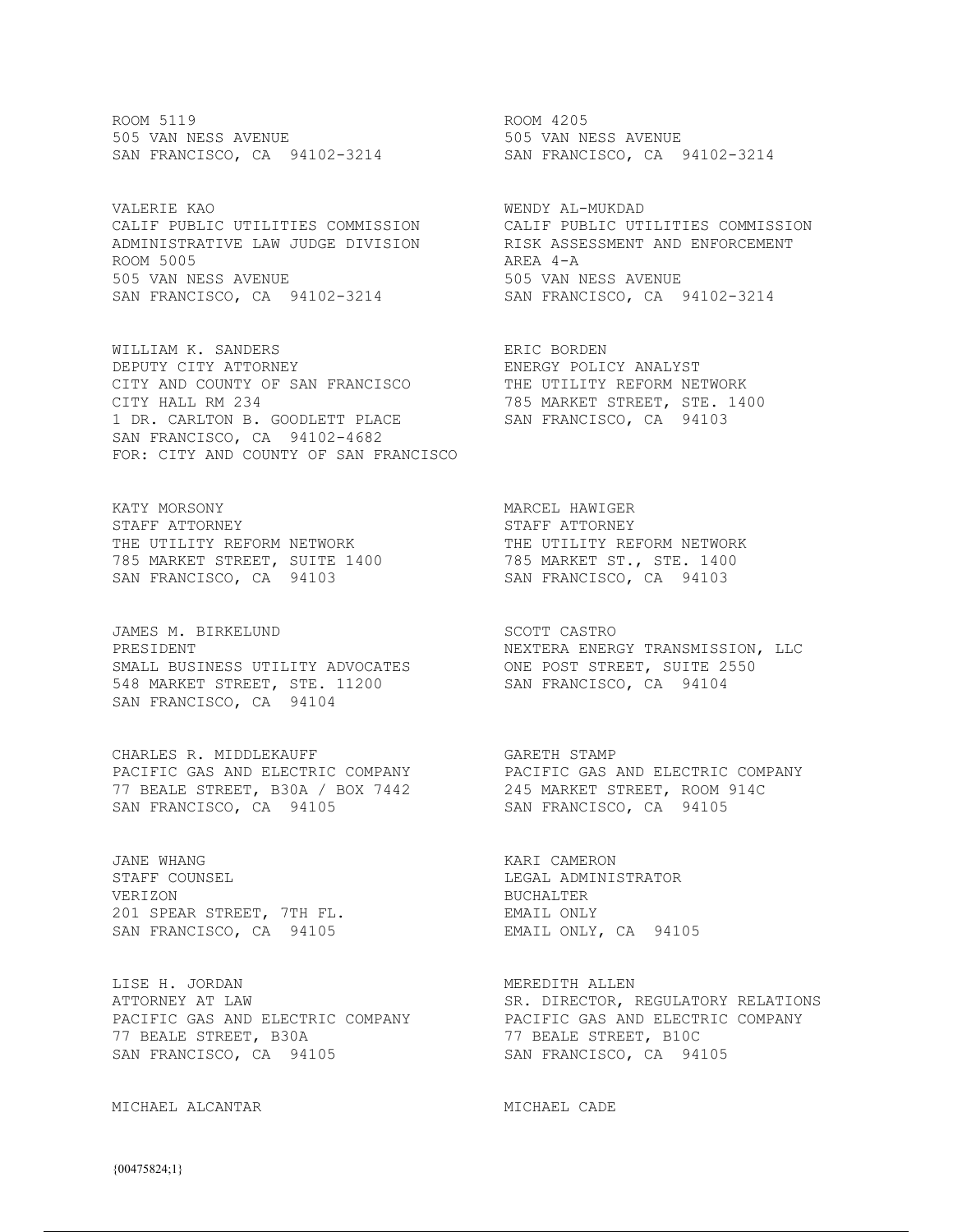ATTORNEY AT LAW BUCHALTER, A PROFESSIONAL CORPORATION BUCHALTER, A PROFESSIONAL CORPORATION 55 SECOND STREET, SUITE 1700 55 SECOND STREET, SUITE 1700 SAN FRANCISCO, CA 94105 SAN FRANCISCO, CA 94105

SPENCER OLINEK TRACY MARATUKULAM 77 BEALE STREET, ROOM 2333 245 MARKET STREET, ROOM 903 SAN FRANCISCO, CA 94105 SAN FRANCISCO, CA 94105

VIKTORIYA MALKINA LILLIAN RAFII PACIFIC GAS AND ELECTRIC COMPANY ATTORNEY 77 BEALE STREET, MC B23A BUCHALTER, A PROFESSIONAL CORPORATION SAN FRANCISCO, CA 94105 55 SECOND STREET, STE. 1700

FASSIL FENIKILE GWEN JOHNSON DIR - REGULATORY QUALITY TESTING AT&T SERVICES, INC. THE SERVICES, INC.

MICHELLE CHOO THOMAS SELHORST ASSISTANT SR PARALEGAL AT&T SERVICES, INC. THE RESERVICES, INC.

BRIAN T. CRAGG BUCK B. ENDEMANN ATTORNEY PARTNER GOODIN, MACBRIDE, SQUERI & DAY , LLP K&L GATES LLP 505 SANSOME STREET, SUITE 900 4 EMBARCADERO CENTER, STE. 1200 SAN FRANCISCO, CA 94111 SAN FRANCISCO, CA 94111

EMILY LIEBAN JIM TOMLINSON HOLLAND & KNIGHT LLP DAVIS WRIGHT TREMAINE LLP SAN FRANCISCO, CA 94111 SAN FRANCISCO, CA 94111

KATIE JORRIE MARK P. SCHREIBER MARK P. SCHREIBER ATTORNEY ATTORNEY THE SERIES OF THE SERIES AT A PROPERTY DAVIS WRIGHT TREMAINE, LLP COOPER, WHITE & COOPER LLP 505 MONTGOMERY STREET, SUITE 800 201 CALIFORNIA STREET, 17TH FL. SAN FRANCISCO, CA 94111 SAN FRANCISCO, CA 94111

PACIFIC GAS AND ELECTRIC COMPANY PACIFIC GAS AND ELECTRIC COMPANY

 SAN FRANCISCO, CA 94105-3493 FOR: ENERGY PRODUCERS AND USERS COALITION

430 BUSH STREET, 5TH FL. 430 BUSH STREET, 5TH FL. SAN FRANCISCO, CA 94108 SAN FRANCISCO, CA 94108

430 BUSH STREET, 3ND FL. 430 BUSH STREET, ROOM 326 SAN FRANCISCO, CA 94108 SAN FRANCISCO, CA 94108

50 CALIFORNIA STREET, STE. 2800 505 MONTGOMERY STREET, SUITE 800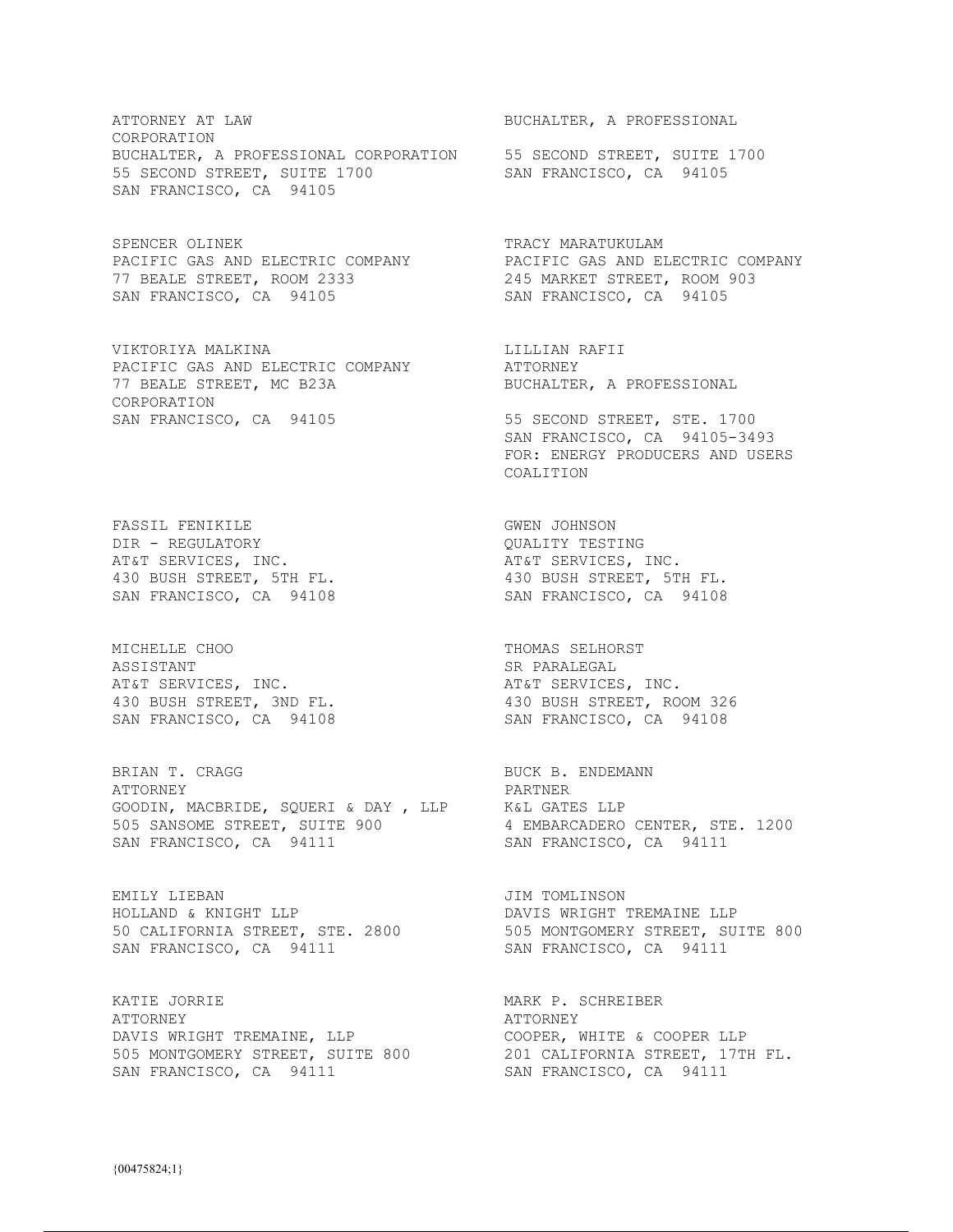MICHAEL B. DAY **PATRICK FERGUSON** ATTORNEY ATTORNEY GOODIN, MACBRIDE, SQUERI, DAY & LAMPREY, DAVIS WRIGHT TREMAINE LLP 505 SANSOME ST., STE. 900 505 MONTGOMERY STREET, SUITE 800 SAN FRANCISCO, CA 94111 SAN FRANCISCO, CA 94111 FOR: TRANS-ELECT NTD PATH 15, LLC

TARA KAUSHIK TONY BRUNELLO LLC HOLLAND & KNIGHT LLP 1 EMBARCADERO CENTER, STE. 1060 50 CALIFORNIA STREET, SUITE 2800 SAN FRANCISCO, CA 94111 SAN FRANCISCO, CA 94111

TRINA HORNER **DAVIS WRIGHT TREMAINE LLP** DIRECTOR 505 MONTGOMERY STREET, STE. 800 NAVIGANT CONSULTING SAN FRANCISCO, CA 94111 NAVIGANT CONSULTING 101 CALIFORNIA STREET, STE. 4100 SAN FRANCISCO, CA 94111

SUZANNE TOLLER MAVIS SCANLON DAVIS WRIGHT TREMAINE LLP FREMAINE EDITOR 505 MONTGOMERY STREET, SUITE 800 CALIFORNIA ENERGY MARKETS SAN FRANCISCO, CA 94111-6533 425 DIVISADERO ST., STE 303

DEBORAH BEHLES DEBORAH BEHLES OF COUNSEL COUNSEL 2912 DIAMOND STREET, STE 162 CALIFORNIA ENVIRONMENTAL JUSTICE ALLIANC SAN FRANCISCO, CA 94131 EMAIL ONLY FOR: CALIFORNIA ENVIRONMENTAL JUSTICE EMAIL ONLY, CA 94131 ALLIANCE (CEJA)

CASE COORDINATION WILLIAM V. MANHEIM PACIFIC GAS AND ELECTRIC COMPANY ATTORNEY AT LAW SAN FRANCISCO, CA 94177 PO BOX 770000, MAIL CODE B30A

PETRA BRUGGISSER MARY NEHER MARY NEHER DEPUTY COUNTY COUNSEL DEPUTY COUNTY COUNSEL COUNTY OF SONOMA CONTRA COSTA WATER DISTRICT 575 ADMINISTRATION DRIVE, ROOM 105-A PO BOX H20 SANTA ROSA, CA 94503 CONCORD, CA 94524

BRETT T. KAWAKAMI AVIS KOWALEWSKI 375 11TH STREET, STE. 200 CALPINE CORPORATION

PARTNER CALIFORNIA STRATEGIES & ADVOCACY,

SAN FRANCISCO, CA 94117

PO BOX 770000; MC B23A PACIFIC GAS AND ELECTRIC COMPANY SAN FRANCISCO, CA 94177

EBMUD SERUATORY AFFAIRS SERUATORY AFFAIRS 4160 DUBLIN BLVD, SUITE 100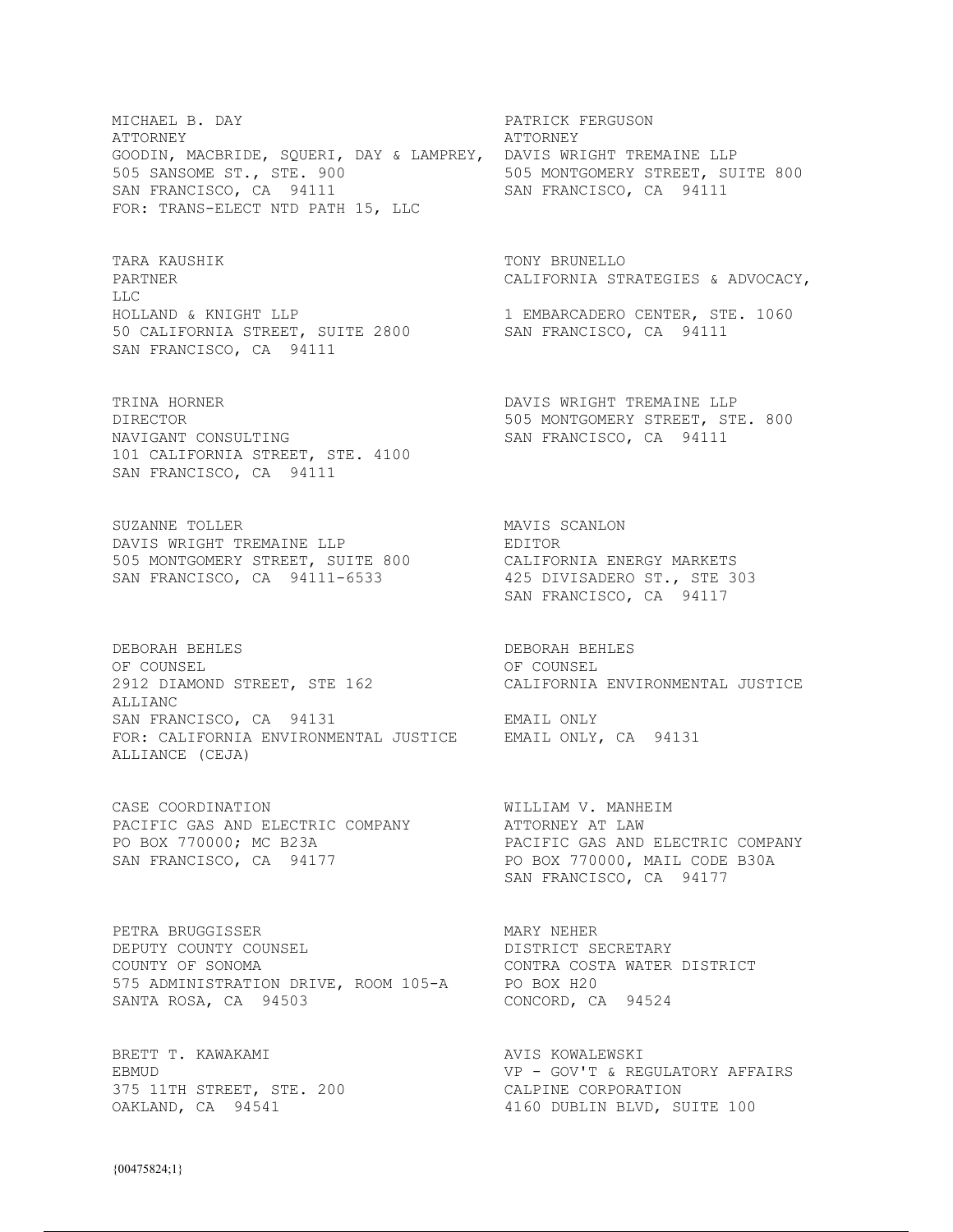KATHERINE C. PIPER MARK T. PRESTWICH REGIONAL MANAGING COUNSEL CITY MGR CALPINE COPORATION CITY OF ST. HELENA 4160 DUBLIN BLVD., STE. 100 1480 MAIN STREET DUBLIN, CA 94568 ST. HELENA, CA 94574

BENJAMIN BODELL JAMIE PANG ATTORNEY LEGAL FELLOW

ELIZABETH TAYLOR **ALICE L. HARRON** COUNSEL CEO PROTECT OUR COMMUNITIES FOUNDATION HARRON, LLC 1547 PALOS VERDES MALL, NO. 196 4016 EVERETT AVE. WALNUT CREEK, CA 94598 OAKLAND, CA 94602 FOR: PROTECT OUR COMMUNITIES FOUNDATION

RACHEL JONES SAJI THOMAS PIERCE EAST BAY MUNICIPAL UTILITY DISTRICT EAST BAY MUNICIPAL UTILITY DISTRICT 375 ELEVENTH STREET 375 11TH STREET OAKLAND, CA 94607 OAKLAND, CA 94607-4240

PAUL NELSON SHERIDAN PAUKER CONSULTANT PARTNER BARKOVICH & YAP, INC. The Mathematic Section of the MEYES & FOX LLP OAKLAND, CA 94611 OAKLAND, CA 94612

PAUL SCHULMAN **FRANK LINDH** SR RESEARCH FELLOW ATTORNEY CTR FOR CATASTROPHIC RISK MGNT CITIZENS ENERGY CORPORATION MILLS COLLEGE **110 TAYLOR STREET** UNIVERSITY OF CALIFORNIA SAN RAFAEL, CA 94901

PHILLIP MULLER MARC KOLB SCD ENERGY SOLUTIONS SAN RAFAEL, CA 94903

SUSIE BERLIN BRUCE GOLDSTEIN LAW OFFICES OF SUSIE BERLIN COUNTY COUNSEL 1346 THE ALAMEDA, SUITE 7-141 COUNTY OF SONOMA

DUBLIN, CA 94568

FOR: CITY OF ST. HELENA

BEST BEST AND KRIEGER LLP PROTECT OUR COMMUNITIES FOUNDATION 2001 N MAIN ST., STE. 390 1547 PALOS VERDES MALL SUITE 196 WALNUT CREEK, CA 94596 WALNUT CREEK, CA 94597

PO BOX 11031 436 14TH STREET, SUITE 1305

BERKELEY, CA 94720 **FOR: CITIZENS ENERGY CORPORATION** 

PRESIDENT GRID DEL SOL CONSULTING SCD ENERGY SOLUTIONS AS A SERIE AND MALL SOL CONSULTING SCD ENERGY SOLUTIONS 436 NOVA ALBION WAY MILL VALLEY, CA 94941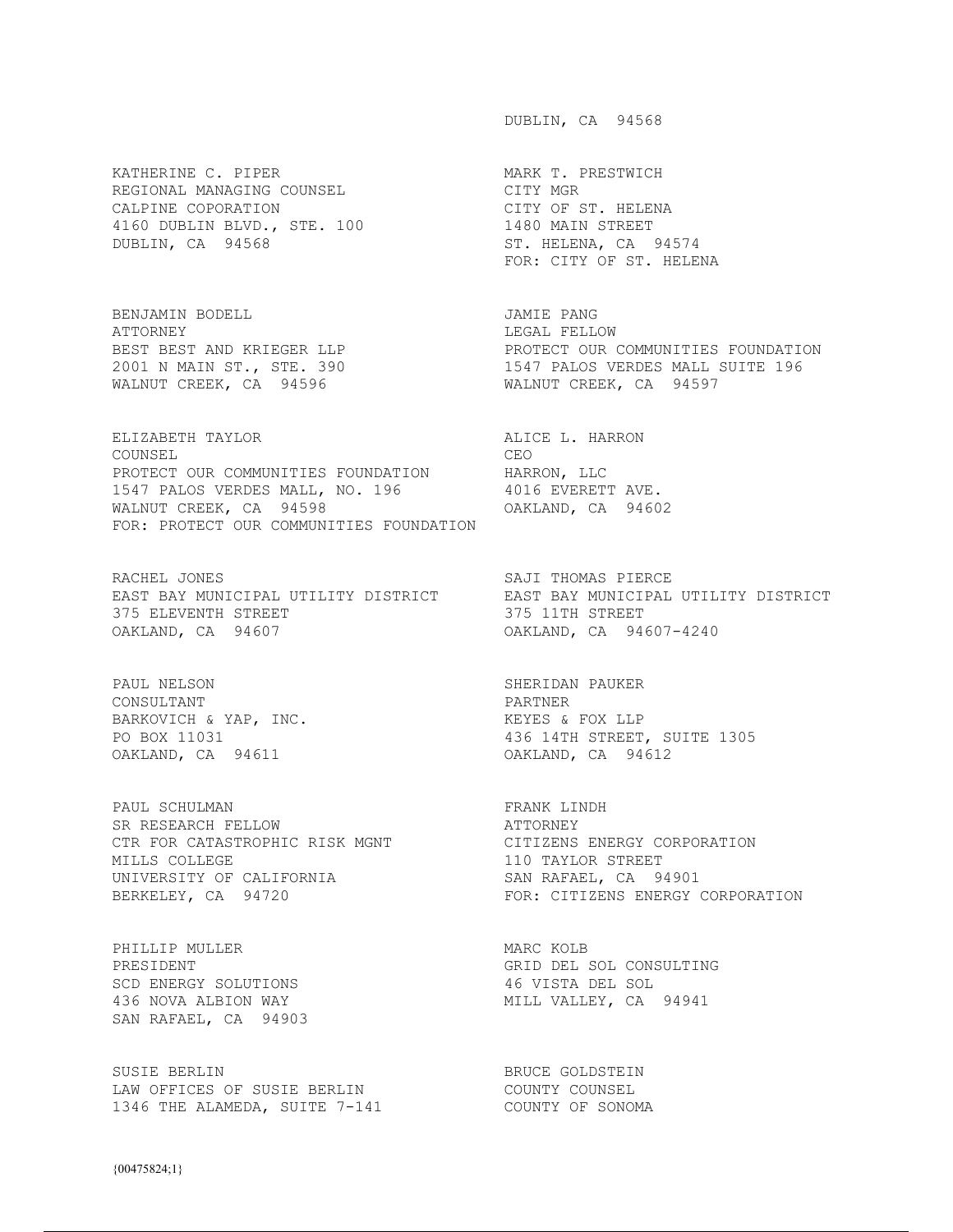$\Delta$ 

CHIEF DEPUTY COUNTY COUNSEL COUNTY COUNTY COUNSEL COUNTY OF SONOMA COUNTY OF MENDOCINO 575 ADMINISTRATION DRIVE, ROOM 105-A 501 LOW GAP ROAD, RM 1030 SANTA ROSA, CA 95403 UKIAH, CA 95482

JORDAN PINJUV LAURA J. MANZ COUNSEL DIRECTOR CALIFORNIA INDEPENDENT SYSTEM OPERATOR ENERGY NAVIGANT 250 OUTCROPPING WAY 35 IRON POINT CIRCLE, STE. 225 FOLSOM, CA 95630 FOLSOM, CA 95630 FOR: CALIFORNIA ISO

LANDIS MARTTILA AMY WARSHAUER

AUDRA HARTMANN CHARLIE BORN 925 L STREET, SUITE 220 SACRAMENTO, CA 95814

CHERYL COX **DRUCILLA DUNTON** CALIF PUBLIC UTILITIES COMMISSION CALIF PUBLIC UTILITIES COMMISSION PROCUREMENT STRATEGY AND OVERSIGHT BRANC ENTERPRISE RISK AND COMPLIANCE OFFICE 300 Capitol Mall 300 Capitol Mall Sacramento, CA 95814 Sacramento, CA 95814

FILIBERTO A. PINEDA JOSHUA NELSON CALIF PUBLIC UTILITIES COMMISSION ATTORNEY OFFICE OF THE SAFETY ADVOCATE **BEST BEST AND KRIEGER LLP** 300 Capitol Mall 500 CAPITOL MALL, STE. 1700 Sacramento, CA 95814 SACRAMENTO, CA 95814

LAURA FERNANDEZ **LAURA MERIAN EN ELAURA MENELLIAMS** ATTORNEY STATE SENATOR JERRY HILL BRAUN BLAISING SMITH WYNNE, P.C. STATE CAPITOL, ROOM 5035 915 L STREET, STE 1480 SACRAMENTO, CA 95814 SACRAMENTO, CA 95814 FOR: CALIFORNIA MUNICIPAL UTILITIES ASSOCIATION

SAN JOSE, CA 95126 675 ADMINISTRATION DRIVE, ROOM 105-

SANTA ROSA, CA 95403

CORY O€™DONNELL **ELLIOTT** FOR: COUNTY OF MENDOCINO

MGR - GOV'T & EXTERNAL AFFAIRS 30 ORANGE TREE CIRCLE **FRONTIER** COMMUNICATIONS VACAVILLE, CA 95687 1201 K STREET, SUITE 1980 SACRAMENTO, CA 95814

PRINCIPAL **FRONTIER COMMUNICATIONS** SMITH, WATTS & HARTMANN<br>925 L STREET, SUITE 220 SACRAMENTO, CA 95814